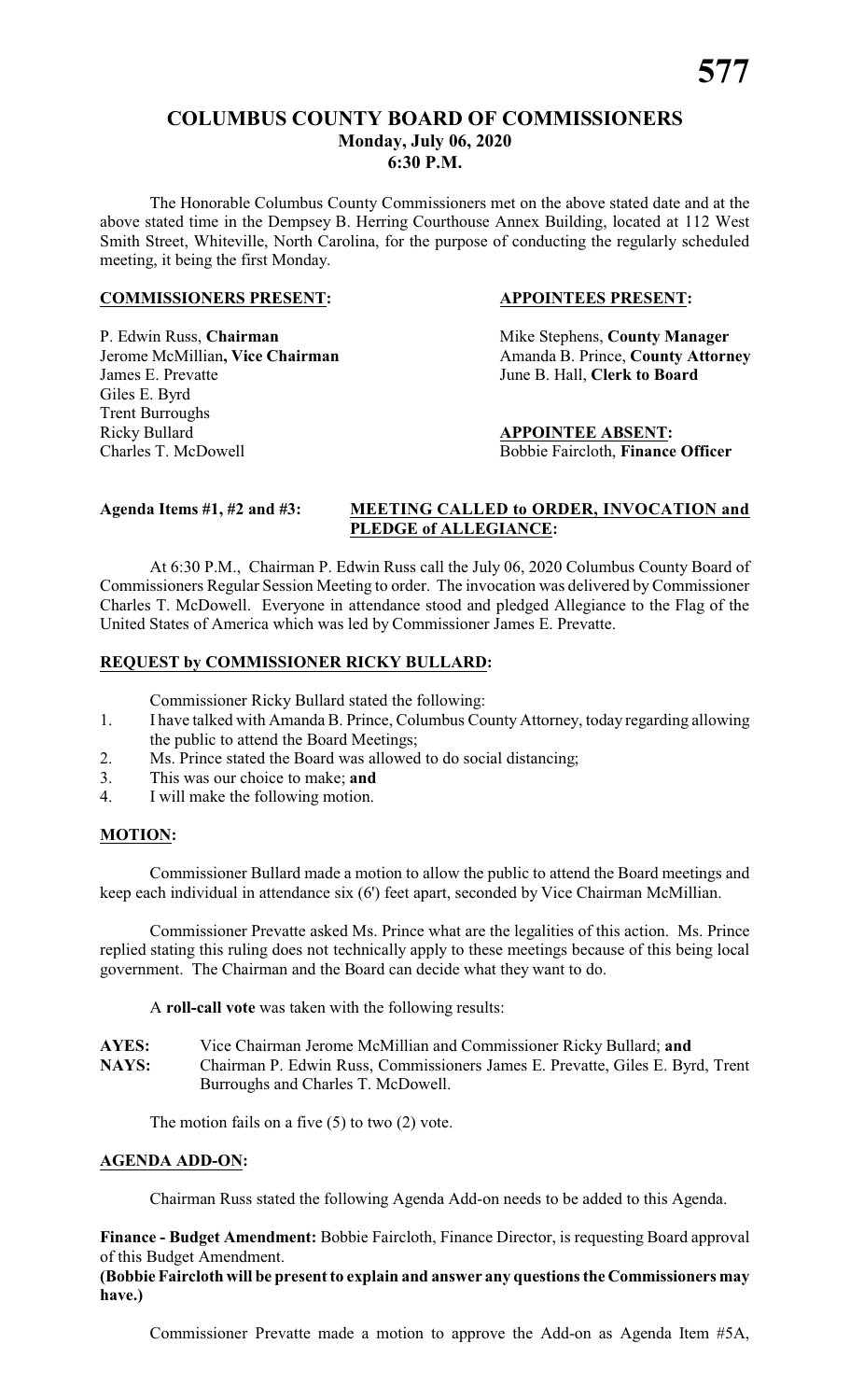seconded by Commissioner Burroughs. The motion unanimously passed.

#### **Agenda Item #4: BOARD MINUTES APPROVAL:**

- A. June 02, 2020 Budget Workshop Number One;
- B. June 09, 2020 Budget Workshop Number Two;<br>C. June 15, 2020 Regular Session Minutes Board M
- C. June 15, 2020 Regular Session Minutes Board Meeting; **and**
- June 16, 2020 Budget Workshop Number Three.

Commissioner Prevatte made a motion to approve the above listed four (4) sets of minutes, as presented, seconded by Commissioner Byrd. The motion unanimously passed.

#### **Agenda Item #5: TAX DEPARTMENT - DEPARTMENTAL UPDATE:**

Needom Hughes, Tax Administrator, delivered the following departmental update.

- 1. The County Collection Rate for fiscal year 2019 as of June 30, is 97.30%. We will still be accepting post marked mail through June 30, 2020. Estimating, that will bring our rate up to 97.50% for 2019 tax billings.
- 2. 2019 **Amount Billed**: \$25.472.548.85, **Collected Amount**: \$24,777,414.40.
- 3. We are currently still working on our revaluation that will go into effect for the billing year 2021. We have fiscally visited all 50,000 parcels and we are sure that proper corrections have been made to anything that may have not been listed correctly on the card. There are roughly 6,000 parcels that we have notes on that will be revisited. These check backs are very time consuming. We will have to measure and appraise each of these. Most of these check backs are additions on houses, new construction, pole barns, out buildings, etc. (this is from failure to pull a permit).
- 4. The Tax Office is staying very busy during this time with all the changes that have happened during the COVID-19. We will start to generate the tax bills mid- July and will be sending them out in August. For the tax year 2020, we will be billing and collecting for all municipalities within the county.
- 5. I appreciate the consideration of all involved who help make the Columbus County Tax Office successful.

Commissioner Bullard made a motion to accept the Tax Department's Departmental Update, seconded by Vice Chairman McMillian. The motion unanimously passed.

**Agenda Item #5A: FINANCE - BUDGET AMENDMENT (ADD-ON):** Bobbie Faircloth, Finance Director, requested Board approval of the following Budget Amendment.

| <b>Expenditures:</b> |                                  |           |
|----------------------|----------------------------------|-----------|
| 10-4310-550000       | Capital Outlay                   | \$286,483 |
|                      |                                  |           |
| <b>Revenues:</b>     |                                  |           |
| 10-3839-439110       | Loan Proceeds                    | \$239,483 |
| 10-3991-499101       | <b>Fund Balance Appropriated</b> | \$47,000  |

Commissioner Byrd made a motion to approve the budget amendment, seconded by Commissioner Burroughs. The motion unanimously passed.

The following comments were made relative to the Agenda Add-on:

- 1. Commissioner Byrd stated this was an oversight/mis-communication;
- 2. Upon request, Chairman Russ orally read a text message he received that requested him to orally read the Agenda Add-on, and he did likewise;
- 3. Commissioner Burroughs stated the Board approved the funds for the cars to be purchased and we thought the total number of cars had been purchased, and only two (2) of the cars were purchased, and we were not aware of this;
- 4. Since the money was not spent, we want to re-appropriate the money so the cars can be purchased; **and**
- 5. Commissioner Prevatte stated this is the money we borrowed for a three (3) year payoff.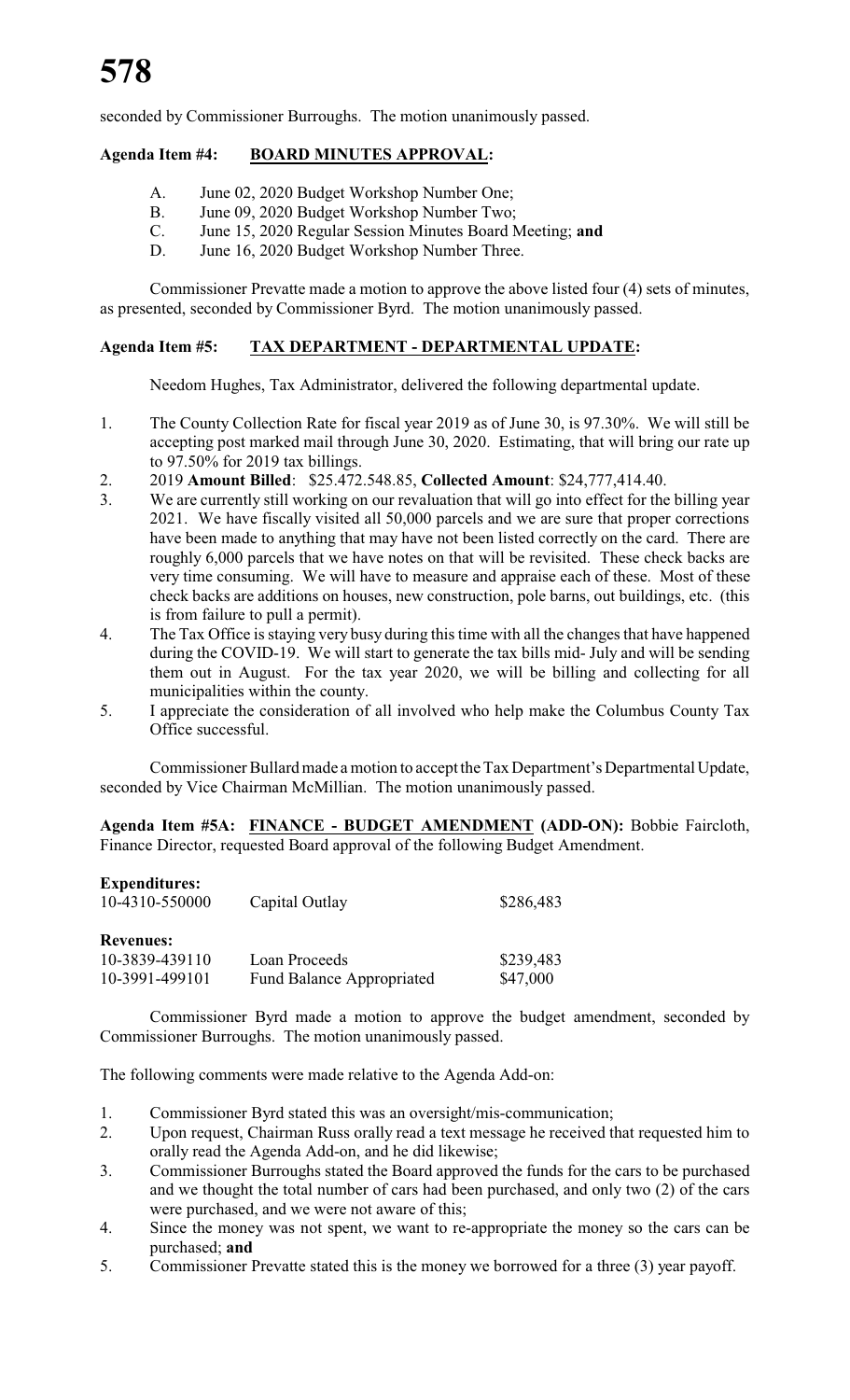#### **Agenda Item #6: TRILLIUM HEALTH RESOURCES - ANNUAL REPORT:**

Dennis Williams, BS, Southern Regional Director, delivered the Annual Report.

#### **Agenda Item #7: AGING - FAMILIES FIRST CORONAVIRUS RESPONSE ACT:**

Kristie Massey, Director of Aging, requested Board approval of \$64,039, with no match for Title C-1 Congregate Meals.

Commissioner McDowell made a motion to approve the sixty-four thousand, thirty-nine and 00/100 (\$64,039.00) dollars from the Families First Coronavirus Response Act, with no county match, for the Title C-1 Congregate Meals, seconded by Vice Chairman McMillian. The motion unanimously passed.

#### **Agenda Item #8: SOLID WASTE - TRANSFER STATION BIDS:**

Harold Nobles, Solid Waste Director, requested Board approval of the low bid to Cypress Knee General Contracting LLC, for repairs to the transfer station, from the following Bid Tabulation.

#### **BIB TABULATION**

PROJECT OWNER: Columbus County ENGINEER: Green Engineering, P.L.L.C.

PROJECT DESCRIPTION: Solid Waste Transfer Station BID OPENING DATE: June 25, 2020 @ 11:00 A.M.

#### **CONTRACT NUMBER 1:**

| <b>ITEM</b>    | <b>DESCRIPTION</b>                                  | <b>CYPRESS</b><br><b>KNEE</b> | <b>SMITH &amp;</b><br><b>ALLEN</b> |
|----------------|-----------------------------------------------------|-------------------------------|------------------------------------|
| 1А             | Site Work                                           | 11,500.00                     | 26,000.00                          |
| 1B             | Structural Improvements-Refuge Transfer<br>Building | 726,655.00                    | 992,000.00                         |
| 1 <sup>C</sup> | <b>Electrical Construction</b>                      | 72,335.00                     | 63,000.00                          |
|                | <b>TOTAL CONTRACT NUMBER 1:</b>                     | \$810,490.00                  | \$1,081,000.00                     |

I, **E. LEO GREEN, III**, hereby certify that this Bid Tabulation is a true and correct representation of the bids received for this project according the best of my knowledge and belief.

/s/ **E. LEO GREEN, III** 06-25-2020 NC Firm License: P-0115

Commissioner Burroughs made a motion to approve the low bid to Cypress Knee General Contracting, LLC, at the cost of eight hundred ten thousand, four hundred ninety and 00/100 (\$810,490.00) dollars, seconded by Vice Chairman McMillian. The motion unanimously passed.

#### **Agenda Item #9: ADMINISTRATION - HURRICANE MATTHEW DRA 17 GRANT AWARD OF RECONSTRUCTION:**

Mike Stephens, County Manager, requested approval of the low bid by Cook Contractors, for the Columbus County DRA, contract for Juanita Russ, from the following Bid Tabulation, and approval for Mike Stephens to execute the contract once approved by Attorney Amanda Prince.

| <b>BIDDER</b>                   | <b>AMOUNT</b> |
|---------------------------------|---------------|
| From The Ground Up Construction | \$130,464.00  |
| <b>Cook Contractors</b>         | \$99,985.00   |
| Nash Locklear Construction      | \$142,500.00  |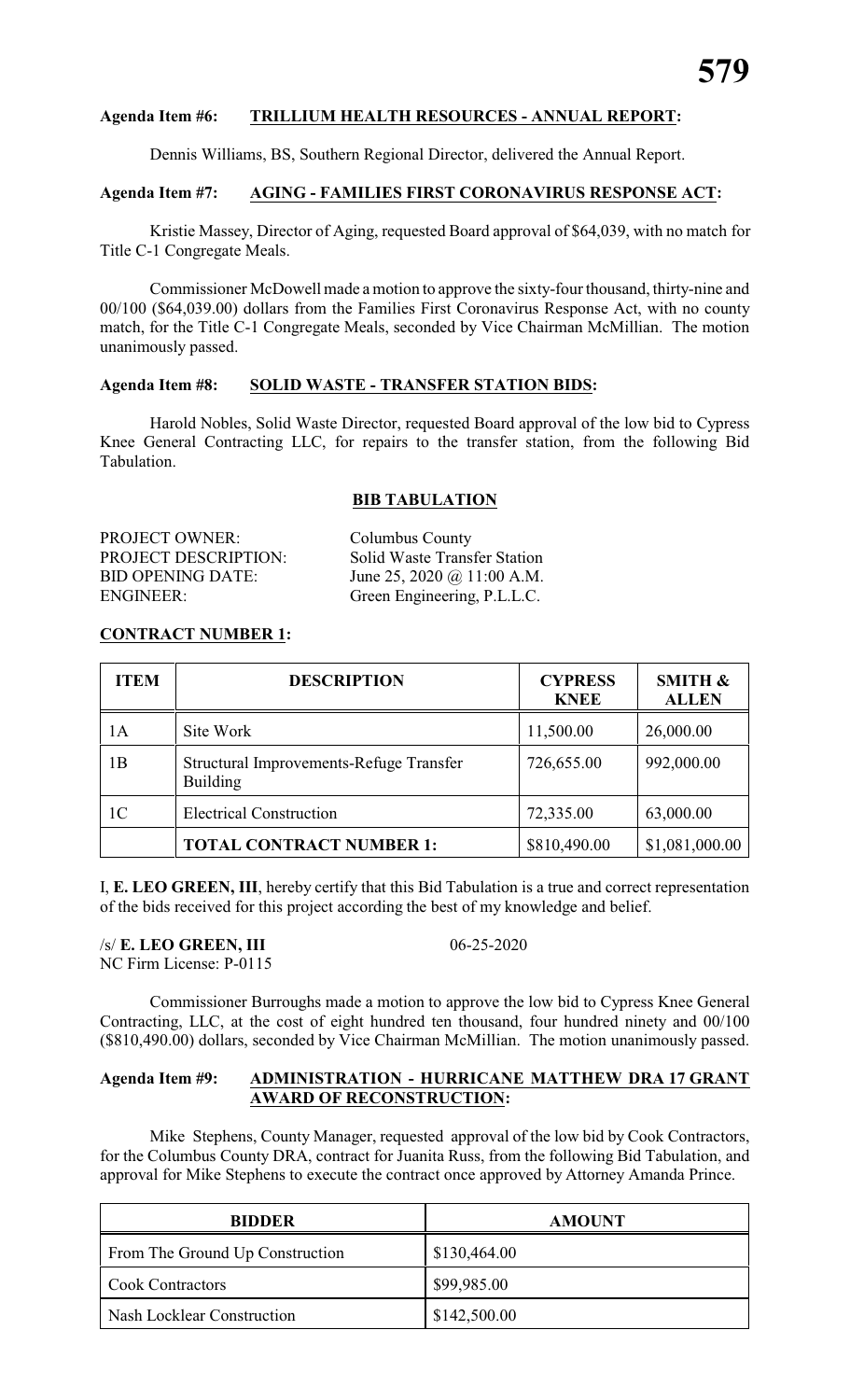| <b>BIDDER</b>                       | <b>AMOUNT</b> |
|-------------------------------------|---------------|
| <b>Holland Construction Company</b> | \$126,960.00  |
| Oral's Construction                 | \$123,455.00  |
| <b>Frankie Demery</b>               | \$108,700.00  |

Commissioner Prevatte made a motion to approve the low bid by Cook Contractors of ninety-nine thousand, nine hundred eighty-five and 00/100 (\$99,985.00) dollars, for the reconstruction of one (1) house in the DRA Program, seconded by Vice Chairman McMillian. The motion unanimously passed.

#### **Agenda Item #10: ADMINISTRATION - NORTH CAROLINA HOUSING FINANCE AGENCY 2020 URGENT REPAIRS PROGRAM (URP) SERVICE AGREEMENT BETWEEN theADAMSCOMPANY and COLUMBUS COUNTY:**

Mike Stephens, County Manager, requested Board approval of the Service Contract (Agreement for Services NCHFA 2020 Urgent Repair Program) between The Adams, Company and Columbus County.

Commissioner McDowell made a motion to approve the Agreement for Services NCHFA 2020 Urgent Repair Program between The Adams, Company and Columbus County, seconded by Commissioner Byrd. The motion unanimously passed. A copy of this document will be marked as Exhibit "A", and kept on file in the Minute Book Attachments, Book Number 6, in the Clerk to the Board's Office, for review.

#### **Agenda Item #11: ADMINISTRATION - NORTH CAROLINA HOUSING FINANCE AGENCY 2020 URGENT REPAIR PROGRAM (URP):**

Mike Stephens, County Manager, requested Board approval of the following URP20 Program Requirements documents:

- A. Assistance Policy;
- B. Procurement and Disbursement Policy;
- C. Conflict of Interest Statement;
- D. Delegation Resolution; **and**
- E. Grant Project Ordinance.

#### **GRANT PROJECT ORDINANCE 2020 URGENT REPAIR PROGRAM COUNTY OF COLUMBUS**

Be it ordained by the Columbus County Board of Commissioners that, pursuant to Chapter159, Section 13.2 of the General Statutes of North Carolina, the following grant project ordinance is hereby adopted:

Section 1. The project authorized is the 2020 Urgent Repair Program described in the work statement contained in the grant agreement between this unit and the North Carolina Housing Finance Agency.

Section 2. The officers of the unit are hereby directed to proceed with the grant project within the terms of the grant documents, the rules and regulations of the North Carolina Housing Finance Agency and the budget contained herein.

Section 3. The following revenues are anticipated to be available to complete this project:

| 34-3300-333030 | <b>Urgent Repair Grant</b> | \$100,000 |
|----------------|----------------------------|-----------|
|                | TOTAL:                     | \$100,000 |

Section 4. The following amounts are appropriated for the project:

| 34-5155-549835 | <b>Urgent Repair Grant Expenditures</b> | \$100,000 |
|----------------|-----------------------------------------|-----------|
|                | TOTAL:                                  | \$100,000 |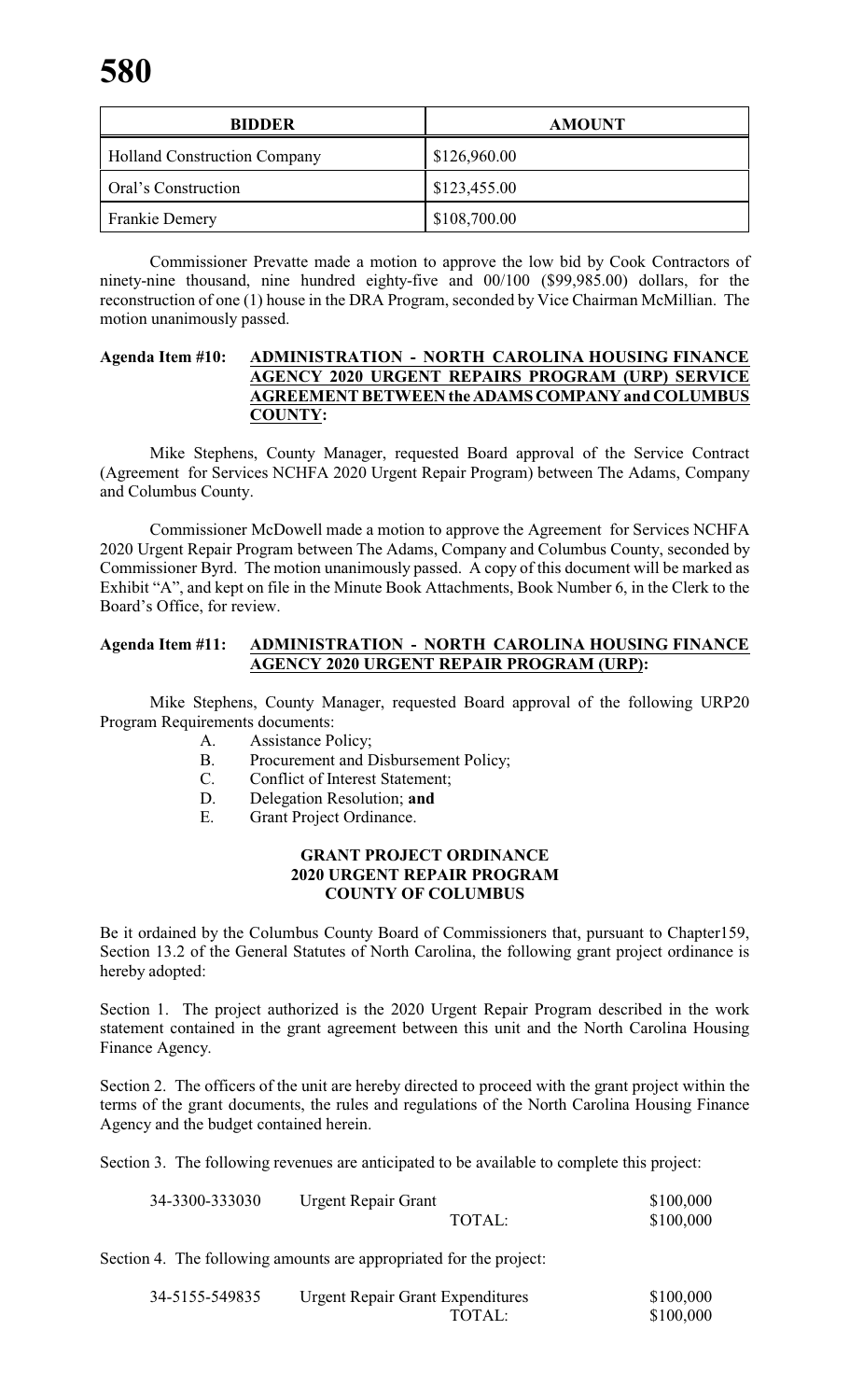Section 5. The finance officer is hereby directed to maintain with the Grant Project Fund sufficient detailed accounting records to provide the accounting to the grantor agency required by the grant agreement and federal and state regulations.

Section 6. Disbursements will be electronically wired to Columbus County in advances equal to 50% of the original approved grant amount. The Second and final disbursement will be made to Columbus County upon written certification to the NC Housing Finance Agency (as certified on the Project Management Report) that 90% of the funds previously advanced have been disbursed for eligible activities.

Section 7. Copies of this grant project ordinance shall be made available to the budget officer and the finance officer for direction in carrying out this project.

Adopted this 6th day of July, 2020 /s/ P. Edwin Russ, Chairman

Attested By: /s/ June B. Hall Clerk to Board of Commissioners

Commissioner Byrd made a motion to approve the above listed documents for the North Carolina Housing Finance Agency2020 Urgent Repair Program (URP), seconded byVice Chairman McMillian. The motion unanimously passed.

#### **Agenda Item #12: ADMINISTRATION - 2019 CDBG NEIGHBORHOOD REVITALIZATION (CDBG-NR) PROJECT GRANT #18-C-3058**:

Mike Stephens, County Manager, requested Board approval of the following documents for Project Grant #18-C-3058:

- A. Program Policies;
- B. Code of Conduct;
- C. Grant Project Ordinance;
- D. Optional Coverage Relocation Plan;
- E. Section 3; **and**
- F. Fair Housing Plan.

#### **Grant Project Ordinance 2019 CDBG-NR PROGRAM COUNTY OF COLUMBUS**

**BE IT ORDAINED,** by the Columbus County Board of Commissioners that pursuant to Section 13.2 of Chapter 159 of the General Statutes of North Carolina, the following grant ordinance is hereby adopted:

- **Section 1:** The project authorized is the Neighborhood Revitalization project described in the work statement contained in the grant agreement #18-C-3058 between this unit and the Department of Commerce, Rural Economic Development Division. This project is more familiarly known as the Columbus County 2019 Community Development Neighborhood Revitalization Project.
- **Section 2:** The officers of this unit are hereby directed to proceed with the grant project within the terms of the grant documents, the rules and regulations of the Department of Commerce, Rural Economic Development Division and the budget contained herein.
- **Section 3:** The following revenues are anticipated to be available to complete this project:

**REVENUES:**

| .                     |              |
|-----------------------|--------------|
| <b>CDBG-NC Grant</b>  | \$750,000.00 |
| <b>TOTAL REVENUES</b> | \$750,000.00 |

**Section 4:** The following amounts are appropriated for the project:

### **EXPENDITURES:**

| \$ 45,000.00<br>Housing Clearance | $\cdots$ |  |
|-----------------------------------|----------|--|
|                                   |          |  |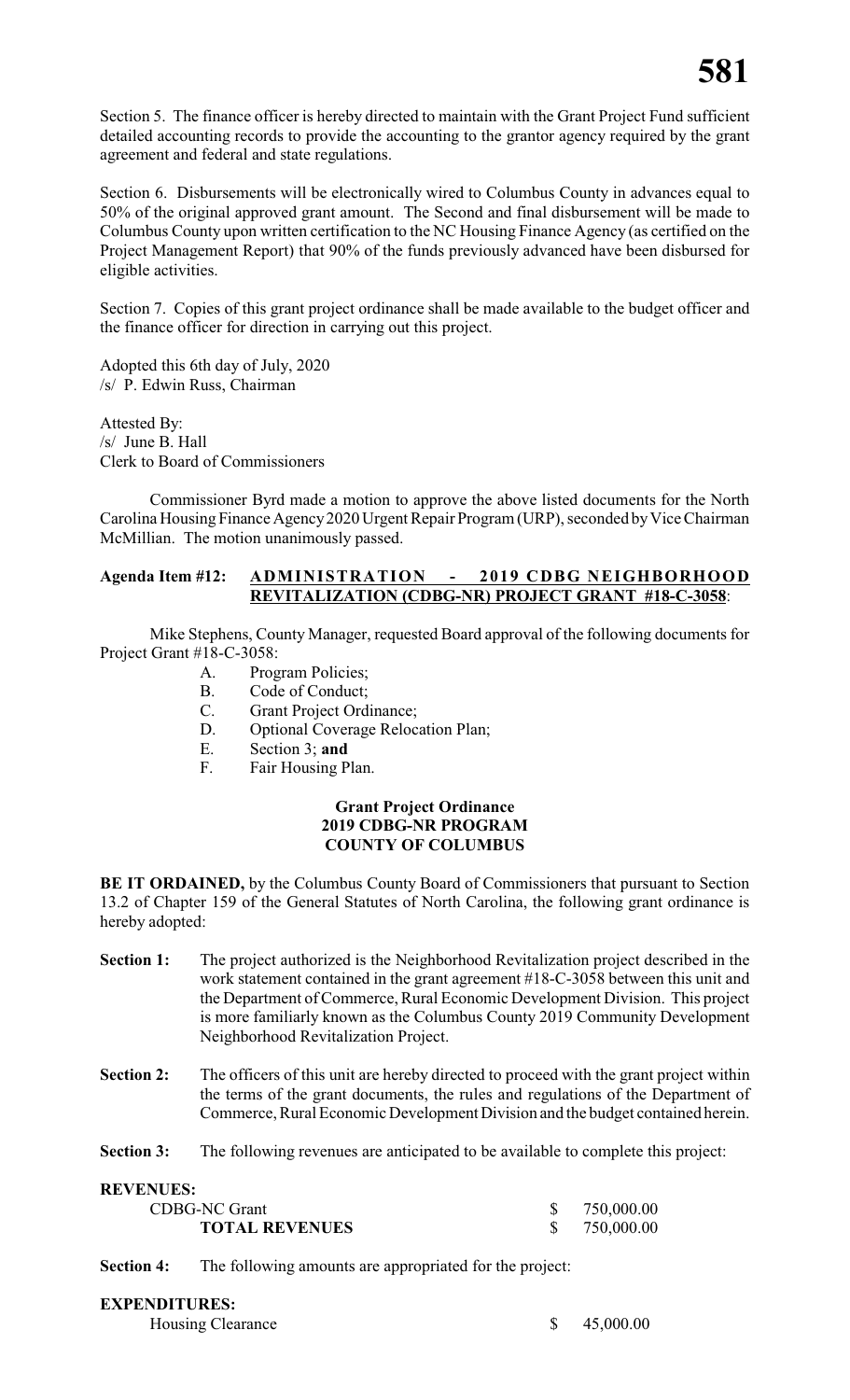| <b>Temporary Relocation</b> | 25,000.00  |
|-----------------------------|------------|
| Housing Reconstruction      | 605,000.00 |
| General Administration      | 75,000,00  |
| <b>TOTAL EXPENDITURES:</b>  | 750,000.00 |

- **Section 5:** The Finance Officer is hereby directed to maintain within the Grant Project Fund sufficient detailed accounting records to provide the accounting to the grantor agency required by the grant agreement(s) and federal and state regulations.
- **Section 6:** Funds may be advanced from the General Funds for the purpose of making payments as due. Reimbursement requests should be made to the grantor agency in an orderly and timely manner.
- Section 7: The Finance Officer is directed to report annually on the financial status of each project element in Section 4 and on the total grant revenues received or claimed.
- **Section 8:** The Budget Officer is directed to include a detailed analysis of past and future costs and revenues on this grant project in every budget submission made to the board.
- Section 9: Copies of this grant project ordinance shall be made available to the Project Manager, Budget Officer and the Finance Officer for direction in carrying out this project.

**ADOPTED,** this the 6th day of July, 2020.

#### /s/ **P. Edwin Russ, Chairman**

Commissioner Byrd made a motion to approve the documents listed above for the 2019 CDBG Neighborhood Revitalization (CDBG-NR) Project Grant #18-C-3058, seconded by Commissioner Prevatte. The motion unanimously passed. Due to the number of pages, this information will be on file in the Administration Office, for review.

#### **Agenda Item #13: NCACC - VOTING DELEGATE for the NCACC 113 TH ANNUAL CONFERENCE BUSINESS SESSION:**

Alissa Cobb, NCACC, requested the designation of a voting delegate during the virtual Business Session of the NCACC 113<sup>th</sup> Annual Conference.

Commissioner McDowell made a motion to designate Commissioner Trent Burroughs as the voting delegate for the NCACC 113<sup>th</sup> Annual Conference Business Session, seconded by Vice Chairman McMillian. The motion unanimously passed.

#### **Agenda Item #14: ORDINANCE - LAND USE REGULATION ORDINANCE:**

Commissioner Ricky Bullard requested approval to modify the Land Use Regulation Ordinance to redact "Intensive Livestock Farming" as a Regulation use.

Commissioner Bullard made a motion to redact Intensive Livestock Farming as a Regulation Use in the Land Use Regulation Ordinance, seconded by Commissioner Prevatte.

Amanda B. Prince, County Attorney, stated the following:

- 1. This cannot be enforced
- 2. The Planning Board needs to address this issue, and submit a recommendation to the Board of Commissioners;
- 3. There are many other statutory changes that need to be made; **and**
- 4. We need to know if the Board would like to change all of these matters at one time.

Commissioner Bullard stated the Board needs to move forward with this statutory change and establish a date for a public hearing.

Commissioner Bullard withdrew his original motion, and Commissioner Prevatte withdrew his original second.

#### **AMENDED MOTION:**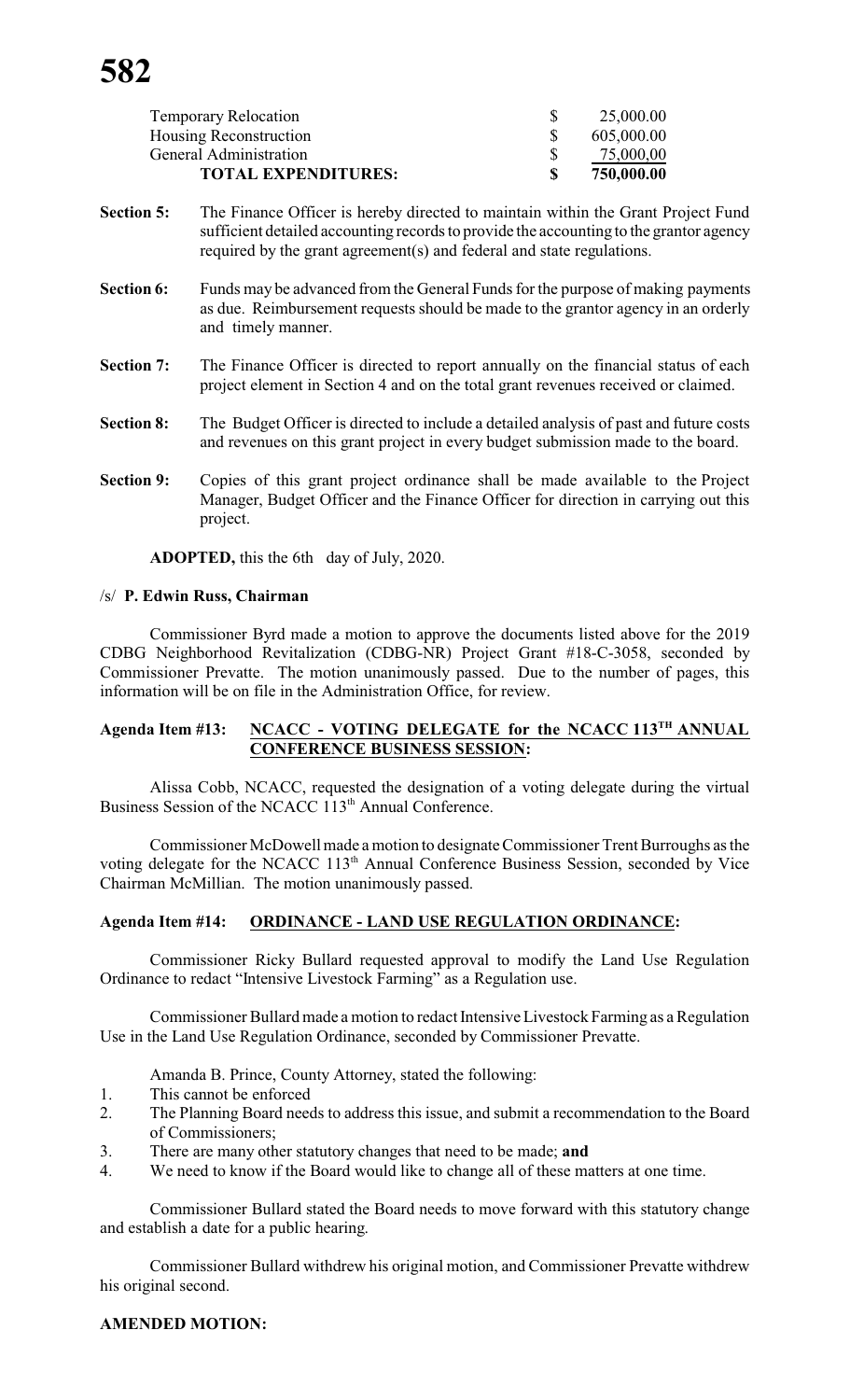Commissioner Bullard made an amended motion to request the Planning Board to review this item and respond, so we can set the date and time for a public hearing to be held, an amended second by Commissioner Prevatte. The amended motion unanimously passed.

#### **Agenda Item #15: APPOINTMENTS / RE-APPOINTMENTS / REPLACEMENTS BOARDS, COMMISSIONS and AUTHORITIES:**

June B. Hall, Clerk to the Board, requested appointments/re-appointments/replacements be made to the following

| <b>COMMITTEE</b>                                                             | ZONE/<br><b>EB</b>                                       | PERSON(S)                                                                                                                                                                        | <b>EXPIR.</b><br><b>DATE</b>                                                                                                                  | <b>BOARD</b><br><b>ACTION</b>                                                                                                                      |
|------------------------------------------------------------------------------|----------------------------------------------------------|----------------------------------------------------------------------------------------------------------------------------------------------------------------------------------|-----------------------------------------------------------------------------------------------------------------------------------------------|----------------------------------------------------------------------------------------------------------------------------------------------------|
| <b>Economic Development Commission</b><br><b>Board of Directors</b>          | V                                                        | R.C. Soles, Jr.                                                                                                                                                                  | 06/30/2020                                                                                                                                    | <b>HOLD</b>                                                                                                                                        |
| Housing Advisory Committee                                                   | I<br>Ш                                                   | <b>Richard Peacock</b><br>David Solomon                                                                                                                                          | 06/30/2020<br>06/30/2020                                                                                                                      | <b>HOLD</b><br><b>HOLD</b>                                                                                                                         |
| <b>Industrial Facilities Pollution Control</b><br><b>Financing Authority</b> | EB                                                       | Carl Meares, Jr.                                                                                                                                                                 | 06/30/2018??<br>$\overline{\mathcal{L}}$                                                                                                      | <b>HOLD</b>                                                                                                                                        |
| <b>Community Advisory Committee</b><br>(Joint and/or Nursing Home)           | EB<br>EB<br>EB<br>EB<br>EB<br>EB<br>EB<br>EB<br>EB<br>EB | <b>Karen Dawsey</b><br>Robert Adams<br>Zelma Biddle<br>Linda Young<br>Deborah Spivey<br>Michael J. Creen<br>Joleen Fowler Lewis<br>Peggy Gerald<br>Anita Adams<br>Millie Freeman | 04/04/2020<br>07/16/2020<br>$\overline{\mathcal{C}}$<br>?<br>04/02/2019<br>07/16/2019<br>06/03/2020<br>06/03/2020<br>06/03/2020<br>06/03/2020 | <b>HOLD</b><br><b>HOLD</b><br><b>HOLD</b><br><b>HOLD</b><br><b>HOLD</b><br><b>HOLD</b><br><b>HOLD</b><br><b>HOLD</b><br><b>HOLD</b><br><b>HOLD</b> |
| Southeastern Economic Development<br>Commission                              | $\mathbf{I}$                                             | <b>Ricky James Benton</b>                                                                                                                                                        | 04/01/2020                                                                                                                                    | <b>HOLD</b>                                                                                                                                        |
| Water and Sewer Advisory Commission                                          | I<br>$\mathbf{I}$<br>III                                 | Thaddus Williams<br>Chris Smith<br>Margaret Gordon                                                                                                                               | 06/02/2020<br>06/02/2020<br>06/02/2020                                                                                                        | <b>HOLD</b><br><b>HOLD</b><br><b>HOLD</b>                                                                                                          |

After discussion, it was the general consensus of the Board to wait until the first meeting in August.

#### **RECESSREGULARSESSION and enter into COLUMBUS COUNTY WATERand SEWER DISTRICTS I, II, III, IV and V BOARD MEETING:**

At 6:57 P.M., Commissioner Bullard made a motion to recess Regular Session and enter into a **combination meeting** of Columbus County Water and Sewer Districts I, II, III, IV and V V Board Meeting, seconded by Vice Chairman McMillian. The motion unanimously passed.

#### **Agenda Item#16: COLUMBUS COUNTY WATERandSEWER DISTRICTS I, II, III, IV AND V BOARD MEETING MINUTES:**

June 15, 2020 Columbus County Water and Sewer Districts I, II, III, IV and V Board Meeting **(5 Sets)**

This information will be recorded in Minute Book Number 2 for each Water District, respectively.

#### **Agenda Item#17: COLUMBUS COUNTY WATER and SEWER DISTRICTS I, II, III, IV and V - DISCUSSION of \$5.00 CHARGE for PAYMENT of MONTHLY BILL:**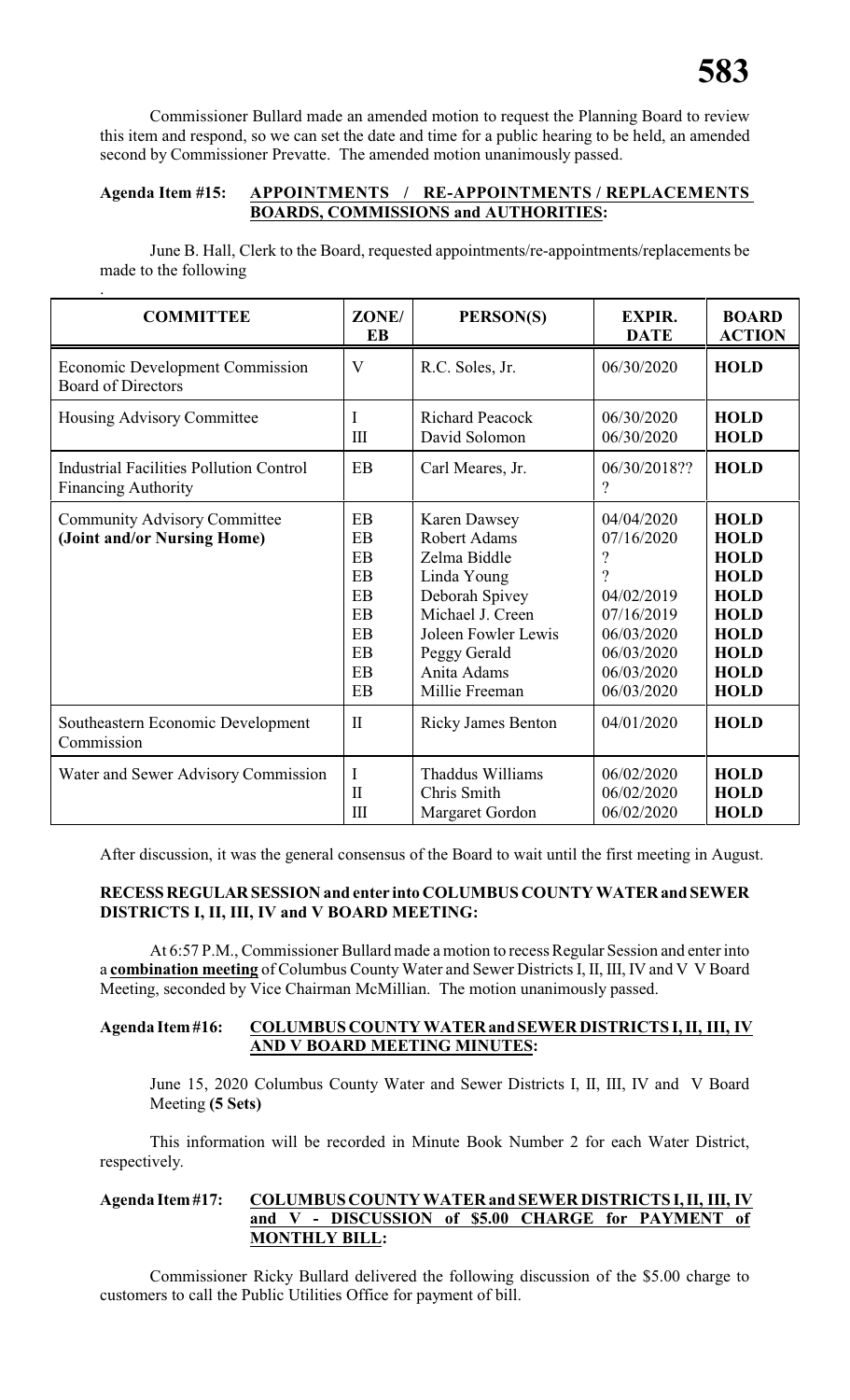This information will be recorded in Minute Book Number 2 for each Water District, respectively.

#### **Agenda Item #18: COLUMBUS COUNTY WATER AND SEWER DISTRICTS I, II, III, IV AND V - GENERATOR ADDITIONS AND SCADA MODIFICATIONS:**

Harold Nobles, Public Utilities Director, requested Board approval of the low bid from M&W Electric for the generator additions, and approval of the quote for SCADA modifications from Interstate Utility Sales, Incorporated.

This information will be recorded in Minute Book Number 2 for each Water District, respectively.

#### **Agenda Item #19: COLUMBUS COUNTY WATER DISTRICT IV - MATCH COMMITMENT LETTER for EDA INFRASTRUCTURE GRANT APPLICATION for the INTERNATIONAL LOGISTICS PARK:**

Dr. Gary Lanier, Economic Development Director, requested Board approval of the match of \$630,272 in Article 44 Sales Tax Proceeds, contingent upon award of the EDA grant for the ILP Park Project, and approval of the attached match commitment letter.

This information will be recorded in Minute Book Number 2 for Columbus County Water and Sewer District IV.

#### **ADJOURN COMBINATION MEETING of COLUMBUS COUNTY WATER and SEWER DISTRICTS I, II, III, IV AND V BOARD MEETING:**

At 7:16 P.M., Commissioner Prevatte made a motion to adjourn the Columbus CountyWater and Sewer Districts I, II, III, IV and V Board Meeting, seconded by Vice Chairman McMillian. The motion unanimously passed.

#### **Agenda Item #10: PUBLIC INPUT (by TELEPHONE, E-MAIL or LETTER):**

Chairman Russ opened the floor for Public Input by telephone, e-mail or letter. Amanda Prince, County Attorney, orally read the following e-mails.

#### 1. **Lee Creekmore, 952 Fertilizer Road, Riegelwood, NC 28456-7031:**

I am writing to ask that you not consider a \$5 charge for county residents to pay utilities. This is an extravagant charge in any area, but particularly in Columbus County. Right now there is no other way to pay bill except by phone, mail or in person. Those of us in the county cannot reasonably drive to Whiteville to pay utility bill. Mail is time consuming for both customer and Columbus County Utilities. In this time when money is tight for people all over this country and particularly for your constituents in Columbus County, adding anymore fees and making it harder for people to pay utility bill is not the right move for the resident of Columbus County. Please do not vote for this and let the residence of Columbus County have the opportunity to pay bills at a reasonable time and with no added fees to burden them. Thank You.

#### 2. **Donna and John Askew, 100 E. White Oak Street, Lake Waccamaw, NC 28450:**

We would like to thank you for NOT including in the budget the \$87,000 request for riot gear from Sheriff Greene. We feel you made a very wise and thoughtful decision in this, and many of our fellow citizens applaud you.

#### 3. **Doris A. Strickland, Tabor City:**

I am not for this county charging \$5.00 for people paying their water bill by phone. Most organizations are waiving fees during this pandemic. It is ridiculous to charge this amount anyways. Most companies and organizations charge \$1.50 in ordinary situations. Columbus County citizens should be treated far better than this.

Secondly, this board can waive restrictions and allow 11 public citizens to attend these meetings. WE have a right to know what goes on in the County's business. You have held illegal meetings because the public could not hear business discussions and transactions and you have had 11 people present which violated Roy Cooper's Executive Order.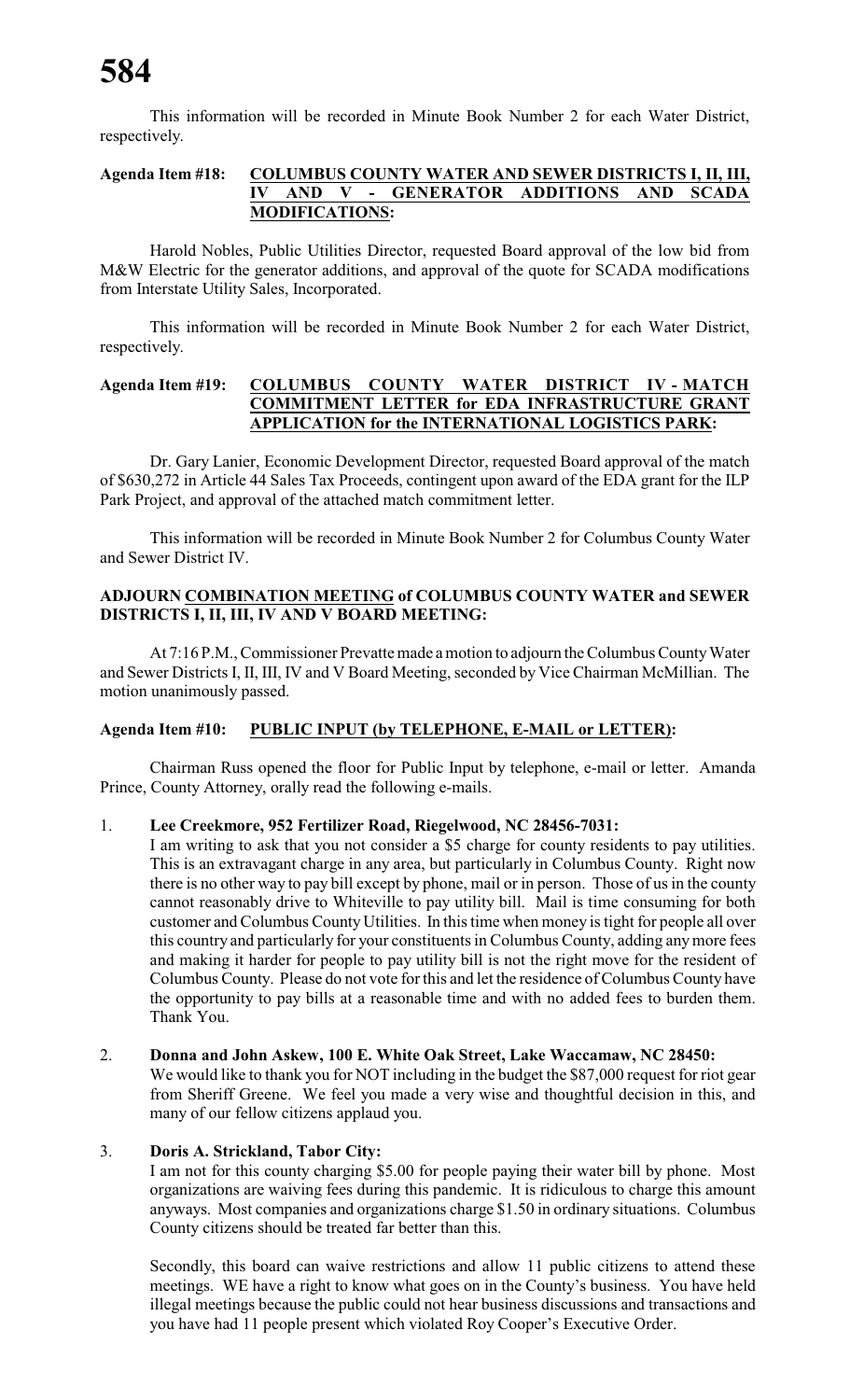Commissioners, I would highly recommend you to consider changing the way you conduct future meetings.

#### **Agenda Item #21: CONSENT AGENDA ITEMS:**

Commissioner Bullard made a motion to approve the following Consent Agenda Items, as presented, seconded by Commissioner McDowell. The motion unanimously passed.

#### A. **Budget Amendments:**

| <b>TYPE</b>         | <b>ACCOUNT</b> | <b>DETAILS</b>                          | <b>AMOUNT</b> |
|---------------------|----------------|-----------------------------------------|---------------|
| <b>Expenditures</b> | 68-4520-599900 | <b>CCPC</b> Purchases of Services       | (1,200)       |
| <b>Revenues</b>     | 68-3452-430103 | <b>Smart Start Grant</b>                | (\$1,200)     |
| <b>Expenditures</b> | 10-5170-526001 | <b>WIC Departmental Supplies</b>        | 1,445.30      |
|                     | 10-5170-526000 | <b>WIC Office Supplies</b>              | 1,385.70      |
|                     | 10-5170-526007 | WIC Misc Support C/S                    | 2,544.00      |
| <b>Revenues</b>     | 10-3510-430055 | <b>WIC</b>                              | 5,375.00      |
| <b>Expenditures</b> | 17-4213-512100 | COVID-19 Salaries                       | 12,000        |
|                     | 17-4213-512700 | COVID-19 Longevity                      | 1,000         |
|                     | 17-4213-518100 | <b>COPVID-19 FICA</b>                   | 6,000         |
|                     | 17-4213-518300 | <b>COVID-19 Retirement Contribution</b> | 5,000         |
|                     | 17-4213-518301 | <b>COVID-19 Insurance Contributions</b> | 5,321         |
| <b>Revenues</b>     | 17-3581-430172 | covid-19 Grant                          | 29,321        |

### B. **TAX REFUNDS AND RELEASES:**

| <b>Property Value</b>                                                             |       |         |                        |          | Amount:   |       | \$81.43  |
|-----------------------------------------------------------------------------------|-------|---------|------------------------|----------|-----------|-------|----------|
| Strickland, Brenda W                                                              |       |         | <b>PROPERTY: 96235</b> |          | Total:    |       | \$200.93 |
| Value: \$1,380.00                                                                 | Year: | $15-19$ | Account:               | 11-02959 | $Bill#$ : | 99999 |          |
| Release entire value. Camper given away. Release Columbus Rescue(2.59) Release    |       |         |                        |          |           |       |          |
| late $list(3.91)$ Release                                                         |       |         |                        |          |           |       |          |
| <b>Property Value</b>                                                             |       |         |                        |          | Amount:   |       | \$86.14  |
| Williamson, Kenneth L.                                                            |       |         | <b>PROPERTY: 22673</b> |          | Total:    |       | \$98.98  |
| Value: \$10,700.00                                                                | Year: | 2019    | Account:               | 12-03103 | Bill#:    | 34641 |          |
| Release value of home. Repoed. Release Columbus Rescue(2.14) release Cole         |       |         |                        |          |           |       |          |
| Service $(10.70)$                                                                 |       |         |                        |          |           |       |          |
| Refunds                                                                           |       |         |                        |          | Amount:   |       | \$82.56  |
| Honeycutt, Nicholas Chase                                                         |       |         | <b>PROPERTY: 00000</b> |          | Total:    |       | \$165.12 |
| Value: $$0.00$                                                                    | Year: | 2019    | Account:               | 01-08805 | $Bill#$ : | 99999 |          |
| Refund billing on Plate EKE9060. Sold Vehicle after paying. Refund portion to Mr. |       |         |                        |          |           |       |          |
| Honeycutt (128.58) and old balance to Columbus County Tax Office (82.56) to clear |       |         |                        |          |           |       |          |
| out account.                                                                      |       |         |                        |          |           |       |          |
| Refunds                                                                           |       |         |                        |          | Amount:   |       | \$392.84 |
| Whaley, Christopher G                                                             |       |         | <b>PROPERTY: 15201</b> |          | Total:    |       | \$402.60 |
| Value: \$48,800.00                                                                | Year: | 2019    | Account:               | 08-03227 | $Bill#$ : | 99999 |          |
| Refund portion of value Overbilled on value. Release columbus Rescue(9.76)        |       |         |                        |          |           |       |          |
| User Fee                                                                          |       |         |                        |          | Amount:   |       | \$0.00   |
| Wayne, Revonda Kaye                                                               |       |         | <b>PROPERTY: 88172</b> |          | Total:    |       | \$400.00 |
| Value: $$0.00$                                                                    | Year: | 2019    | Account:               | 14-01732 | $Bill#$ : | 33037 |          |
| Release user fee. County buyout.                                                  |       |         |                        |          |           |       |          |

#### **Agenda Item #22: COMMENTS:**

Chairman Russ opened the floor for comments. The following spoke.

#### A. **Department Managers:**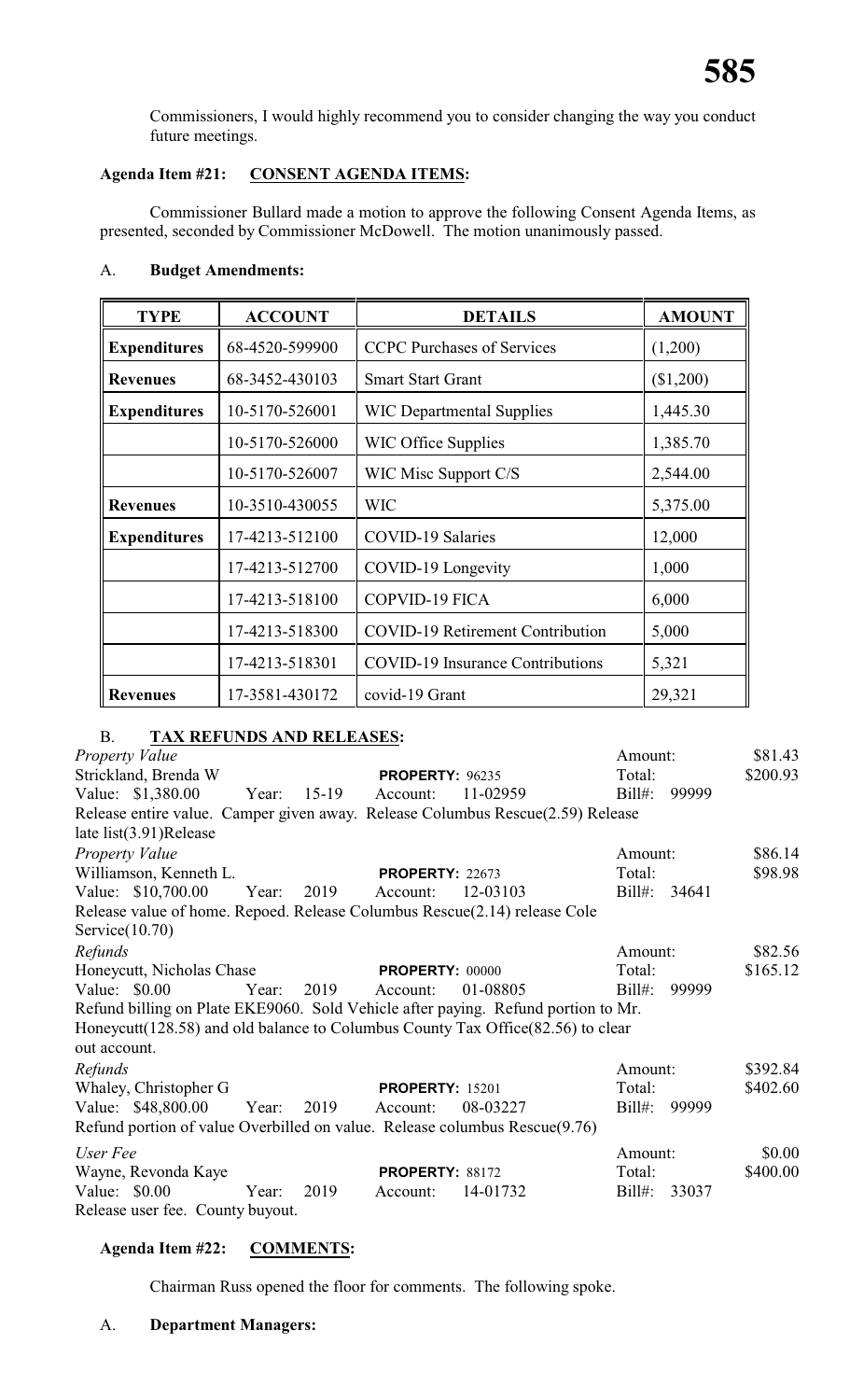#### **The Honorable Sheriff Jody Greene (text message orally read by Chairman Russ):**

- 1. On behalf of the Columbus County Sheriff's Office, I feel that it is a sad day when we make issues political and not for the benefit of the County and the citizens; **and**
- 2. I would like to thank Horry County Sheriff Thompson, and his staff, for donating much needed equipment for our detention and staff that the Commissioners failed to fund us.

#### B. **Board of Commissioners:**

**1. Commissioner Burroughs:** stated the following:

-It looked very good to see the massive number of American flags at the Veterans Park; **and**

-I would like to address the Budget situation that we experienced as follows:

On June 30, 2020, the Columbus County Board of Commissioners adopted its operation budget for fiscal year 2020/2021. This budget proved to be a challenge with the loss of sales and use tax revenue due to the effects of Covid-19. Faced with a decrease in State and Local revenues, the Board worked with the County Manager and the Finance Officer to develop a budget that was fair and equitable for all of our departments, as well as the taxpaying citizens of our County. By working together and looking at each line item in every County Department, Commissioners were able to adopt the budget with no tax increase to the citizens of our County.

In order to control our expenses, the majority of our departments' expenditures remained the same as the previous fiscal year. Our main focus in this year's budget was Education and Law Enforcement. Our Education budget increased \$1,035,668.00 (7%) including \$800,000.00 for technology needs. Our Law Enforcement budget which includes the Sheriff's Office and Detention Center, budget increased \$947,587.00. The Sheriff's Office increased amount was \$536,665.00 (8%) including 15 new vehicles and 4 new positions and the Detention Center's increased amount was \$410,922.00 (13%) including 1 new position and \$120,000.00 for a new camera system. Also, a 3% COLA adjustment was appropriated for ALL of our County employees.

Many of our departments did not receive all of their budget requests. The long-term, unknown effects of Covid-19 on the County's future revenues made it necessary to limit, to the extent possible, use of funds from the County's fund balance (savings account), however \$1,578,646.00 was used to achieve a balanced budget.

I say all of this because, I want everyone to understand exactly what this board did in regards to the budget preparation and why. I also want to correct many misconceptions and untruths perpetuated by the fake news propagandists.

The County does not have over \$30 million dollars in an unrestricted fund balance. I will say it again. The County does not have over \$30 million dollars in an unrestricted fund balance. What you must understand is the difference between an unrestricted fund balance and a restricted fund balance. The overall fund balance is an accumulation of all of the cash accounts that the County maintains. That balance has restricted funds held within it.

For an example: We have pledged millions of dollars in down payments for our new schools that are to be constructed among other capital projects. Those moneys are restricted, held in reserve for the purpose that they were set aside for. In other words, they are already obligated and cannot be spent for other purposes. If they were spent for other purposes they would not be available to make the payment that they were intended for. You can't spend the same money twice.

Another misrepresentation that is being perpetuated and has been brought to my attention is that once you take into account the increase in health insurance cost to employees, there is no raise. That too is untrue. Although health insurance cost to the County did increase this year by about \$160,000.00, the county pays 100% of the cost of health insurance premiums for our county employees, therefore there were no additional cost to our employees. In addition, the County's cost for our employee's State Retirement System increased by almost \$ 900,000.00, but there again 100% of that cost was paid by the county, at no additional cost to our employees. It is predicted that we will have similar cost increases of these amounts annually moving forward.

If this Board was to have funded all of the requests of each of our departments; some line items in some departments, by over 2000%, we would have to have increased our property tax rate by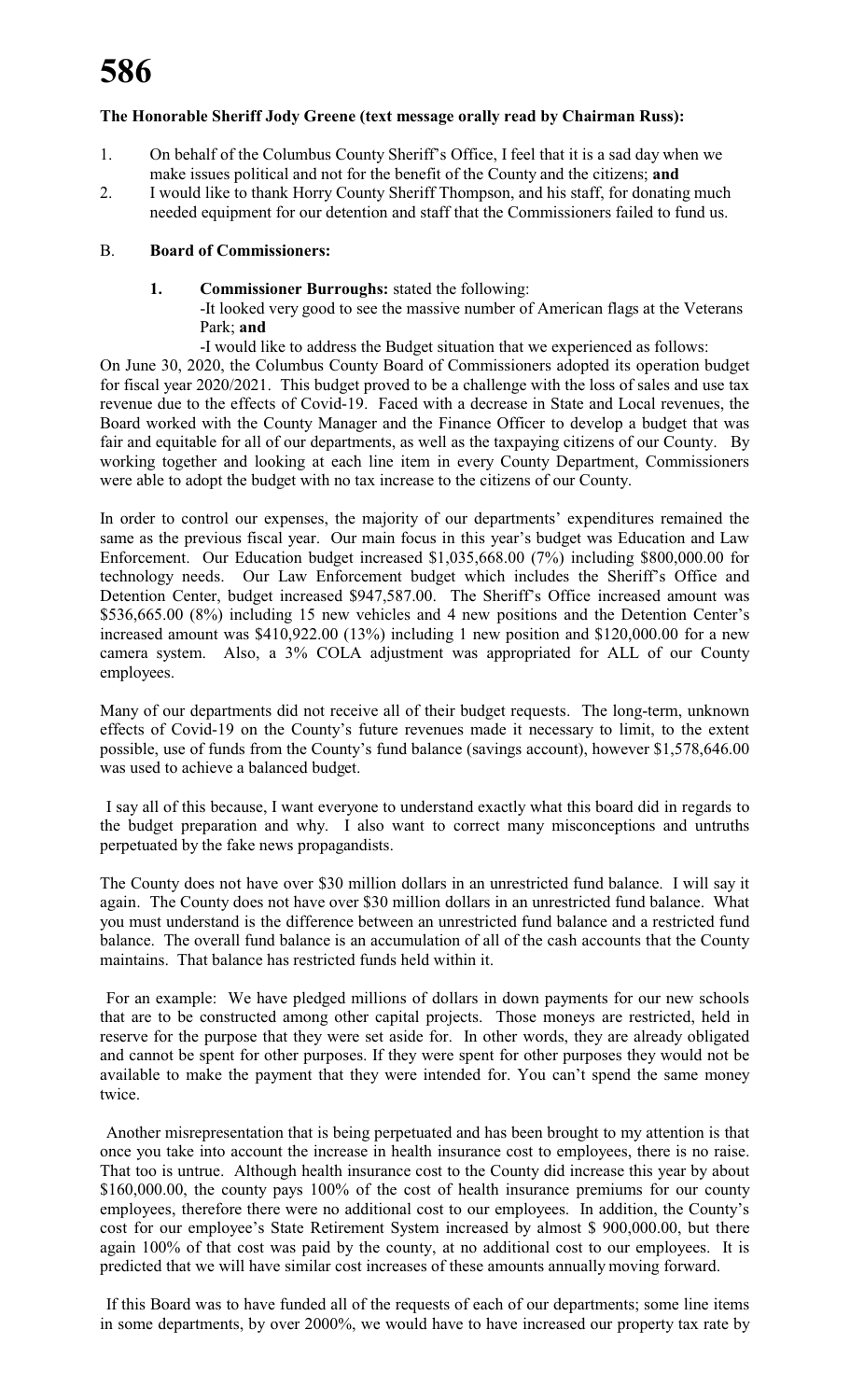31 ½ cents. That is an almost 28% percent overall tax increase placed on every taxpaying citizen in this county. I regularly speak with citizens from all across this County and almost without exception; everyone that I speak with say they are unable to pay anymore taxes. They feel they are taxed to death as it is. Especially, since this Covid -19 virus pandemic has hit.

Many citizens and business owners have been greatly affected by this Pandemic and are not as fortunate as our County employees are. Some of our taxpayers have been laid off from their jobs, some forced to close their businesses and most had their income stream dramatically reduced. No County employee was ever laid off or not paid because of this pandemic, whether they were working or not.

A wise friend of mine, a past Chief Financial Officer for County Government and present Chief Financial Officer for a Municipality Government once told me, "You can treat your fund balance in one of two ways. You can mine it, and once it's gone, it's gone and next to impossible to recreate, or you can treat it like a garden, harvest a little now and a little later for non reoccurring expenses and it will always be there when a crisis arises and you need it. It could be used for down payment on schools, an economic development incentive project, capital outlay project or any one time expenditure. It should never be used for an expenditure that has reoccurring cost such as salaries or payments, because to do that would be unsustainable." Once explained, it didn't take a rocket scientist to figure out. It's basic economics.

The only thing that lies between the taxpaying citizens of this County and a massive tax hike is this Board of Commissioners. We as Commissioners have an obligation scrutinize every dime of every request to spend taxpayer's money, and to make certain that we run our County's finances in a very responsible way. I have pledged to do that and will continue to, as I feel the majority of this Board will, as long as we serve. So far in my tenure on this Board, there has never been a tax rate increase and I will do my best to ensure that there will not be one in the future. It will take dedication and strong will to accomplish. We must remember, at the end of the day, this is REAL MONEY we are talking about and REAL PEOPLE have to pay it.

- 2. **Commissioner Byrd:** stated the following: -Commissioner Burroughs covered the Budget well; **and** -I would like to thank Horry County for their help.
- 3. **Vice Chairman McMillian:** stated the following: -I hope that everybody is staying safe from the COVID-19 virus; -I have been working hard with Barry Gelesinsky about clogged ditches and state maintained roads; **and** -I think the State is responsible for keeping the ditches clean.
- 4. **Commissioner McDowell:** stated the following: -You can't look at someone and tell who has the virus, so stay safe; **and** -We are spraying for mosquitoes.
- 5. **Commissioner Bullard:** stated the following:

-The letter that was forwarded to the Board members from Bill Phipps relative to the school property needs to be addressed and handled by the end of July; -The helicopters for the Sheriff's Department seem to be in good shape; -I received a telephone call from Drew Cox and he stated NCDOT had approved a 4-Way stop sign in Cerro Gordo, and they were working for a stop light where all the wrecks have been occurring at Highway 242 and 76; -We need to start working on the Boardman intersection.

6. **Commissioner Prevatte:** stated the following:

-Commissioner Burroughs has done a good job with his statement relative to the budget;

-There is an increase in the number of pandemic victims, and Columbus County is not number one;

-I would like to congratulate the Health Department for what they have done and the people who helped;

-We can pick and choose which Executive Order the President issued that we will follow, but in may opinion, they are as good as a law; **and**

-I would like to have a vehicle count done on Highway 701, 401 and Hallsboro Road for future use.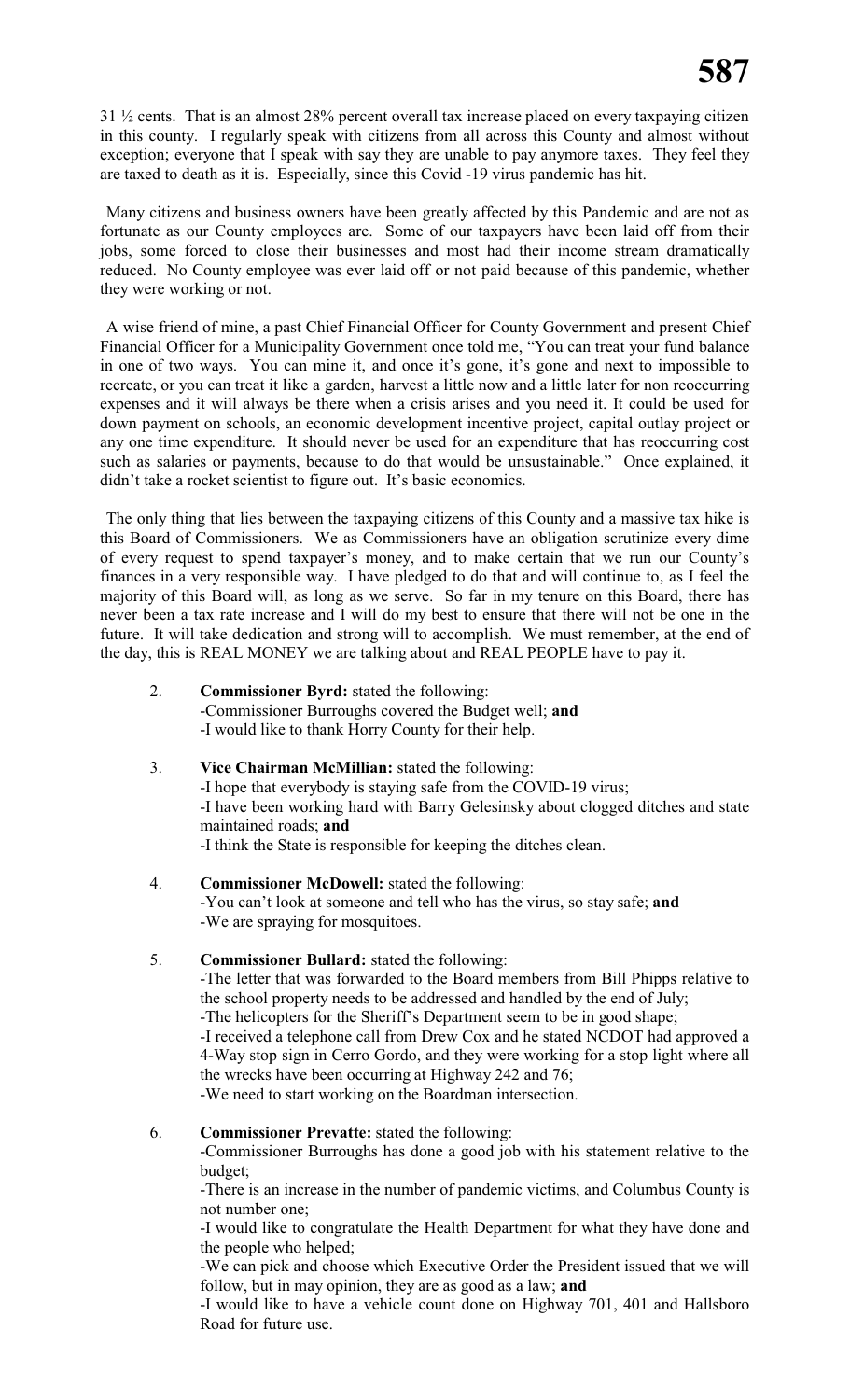C. **County Manager (Michael H. Stephens):** stated the following: -Last Thursday, I visited the DA's office and they need more space, and we are looking at the Probation Office; **and** -We are working with Larry Hayes, Jess Hill and Judge Sasser trying to do what the County can do, and we are looking at Hallsboro School Cafeteria and Media Center.

#### **Agenda Item #23: ADJOURNMENT:**

At 7:51 P.M., Commissioner Byrd made a motion to adjourn, seconded by Vice Chairman McMillian. The motion unanimously passed.

**APPROVED:**

**\_\_\_\_\_\_\_\_\_\_\_\_\_\_\_\_\_\_\_\_\_\_\_\_\_\_\_\_ \_\_\_\_\_\_\_\_\_\_\_\_\_\_\_\_\_\_\_\_\_\_\_\_\_\_\_\_\_\_ JUNE B. HALL, Clerk to Board P. EDWIN RUSS, Chairman**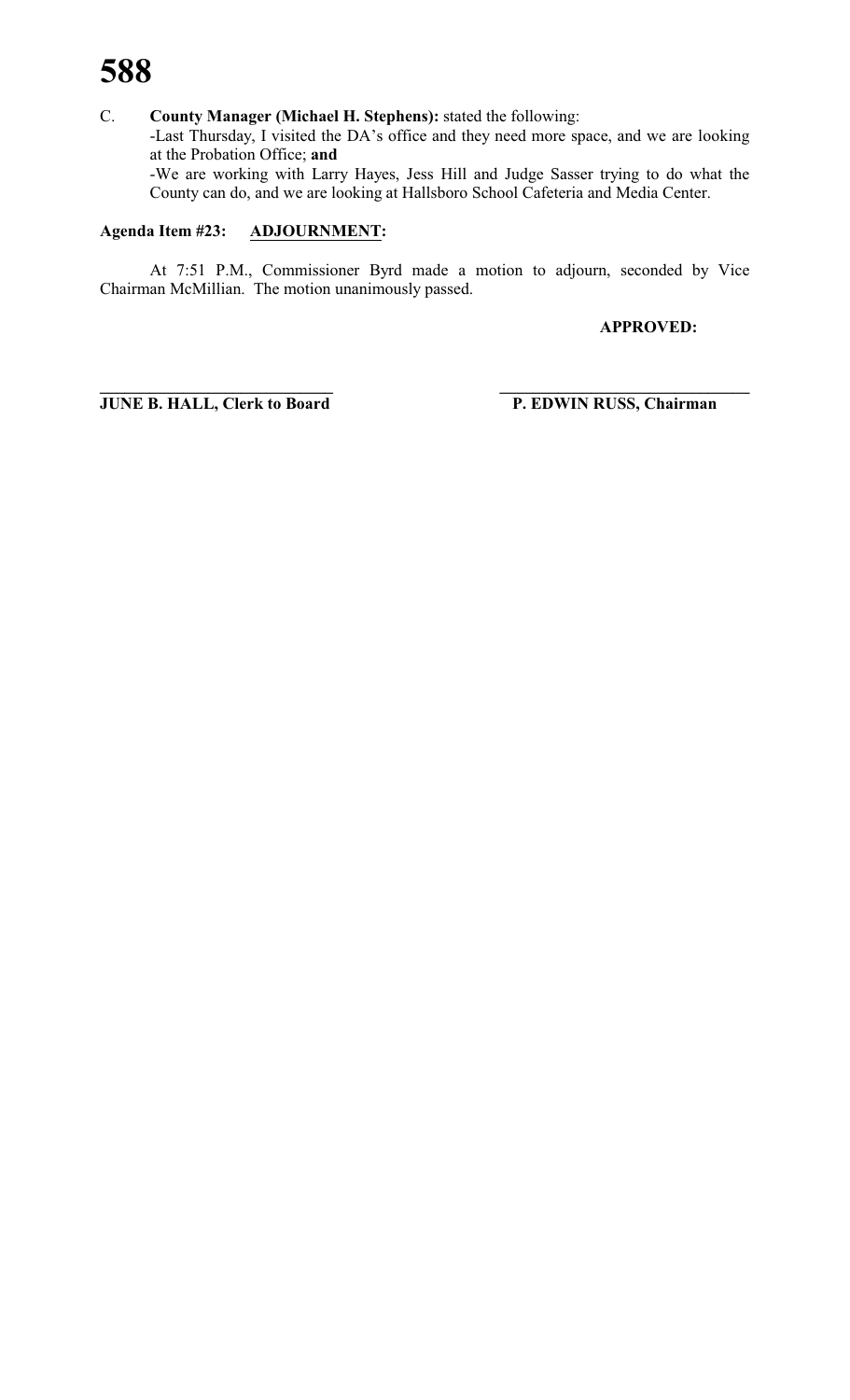#### **COLUMBUS COUNTY WATER and SEWER DISTRICTS I, II, III, IV AND V COMBINATION BOARD MEETING Monday, July 06, 2020 6:57 P.M.**

The Honorable Columbus County Commissioners met on the above stated date and at the above stated time in the DempseyB. HerringCourthouse Annex, 112 West Smith Street, Whiteville, North Carolina 28472, for the purpose to act as the Columbus County Water and Sewer District I Board.

#### **COMMISSIONERS PRESENT: APPOINTEES PRESENT:**

P. Edwin Russ, **Chairman** Mike Stephens, **County Manager** James E. Prevatte June B. Hall, **Clerk to the Board** Giles E. Byrd Trent Burroughs **APPOINTEE ABSENT:** Ricky Bullard **Bobbie Faircloth, Finance Officer** Charles T. McDowell

Jerome McMillian, **Vice Chairman** Amanda B. Prince, **County Attorney** 

#### **MEETING CALLED TO ORDER:**

At 6:57 P.M., Chairman P. Edwin Russ called the **combination meeting** of Columbus County Water and Sewer Districts I, II, III, IV and V Board Meeting to order.

#### **Agenda Item#16: COLUMBUS COUNTY WATER and SEWER DISTRICTS I, II, III, IV AND V BOARD MEETING MINUTES:**

June 15, 2020 Columbus County Water and Sewer Districts I, II, III, IV and V Board Meeting **(5 Sets)**

Commissioner Byrd made a motion to approve the June 15, 2020 Columbus County Water and Sewer District I Board Meeting minutes, as recorded, seconded by Vice Chairman McMillian. The motion unanimously passed.

#### **Agenda Item#17: COLUMBUS COUNTY WATER and SEWER DISTRICTS I,II, III, IV and V - DISCUSSION of \$5.00 CHARGE for PAYMENT of MONTHLY BILL:**

- 1. I have been told by water customers they are going to be charged \$5.00 if they ask for assistance with their water bills;
- 2. I have been told the Board voted for this in February, 2020, but if I did vote on this issue, I did not know what I was voting for; **and**
- 3. This is too much money to charge a customer just because they need a little assistance, and this is not good business.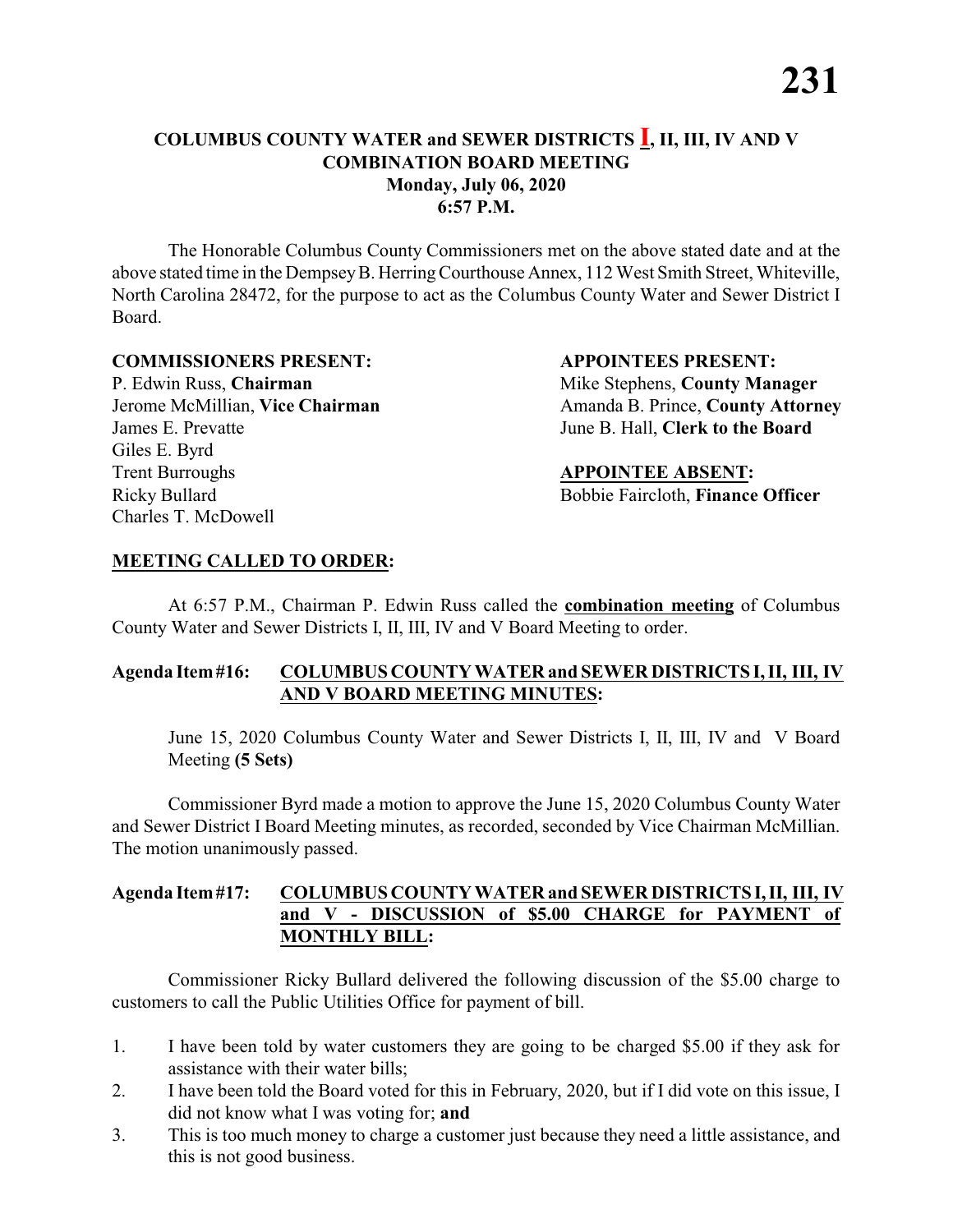## **232**

Commissioner Prevatte stated the following:

- 1. There is no charge if they use the machine, use the toll free number published on their bill;
- 2. The \$5.00 charge is when they ask for help to call the number and use the credit machine; **and**
- 3. The citizens need to be educated on the procedure to be used.

Commissioner McDowell stated the following:

- 1. This information is not on the water bill, but will be; **and**
- 2. The Water Board needs to re-address this matter of the \$5.00 charge.

Commissioner Burroughs stated the following:

- 1. We need the Water Board to re-address this matter and come to the Board and explain; **and**
- 2. We need better instructions on this process to enable us to explain to the customers.

Commissioner Bullard stated there was a big problem in getting anyone to answer the telephone in the Water Department, and many other departments.

#### **Agenda Item #18: COLUMBUS COUNTY WATER AND SEWER DISTRICTS I, II, III, IV AND V - GENERATOR ADDITIONS AND SCADA MODIFICATIONS:**

Harold Nobles, Public Utilities Director, requested Board approval of the low bid (3 bids received), from M&W Electric for the generator additions, and approval of the quote for SCADA modifications from Interstate Utility Sales, Incorporated.

| <b>DISTRICT</b>    | <b>GENERATOR ADDITIONS</b><br>(M & W Electric) | <b>SCADA</b><br>(Interstate Utility) | <b>TOTAL</b> |
|--------------------|------------------------------------------------|--------------------------------------|--------------|
|                    | \$27,700.00                                    | \$41,474                             | \$69,174.00  |
| П                  | \$68,300.00                                    | \$26,107.00                          | \$94,407.00  |
| $\mathop{\rm III}$ | \$80,100.00                                    | \$2,025.50                           | \$82,125.50  |
| IV                 | \$99,000.00                                    | \$4,051.00                           | \$103,051.00 |
| V                  | \$24,500.00                                    | \$2,025.50                           | \$26,525.50  |
| <b>TOTAL:</b>      | \$299,600.00                                   | \$75,683.00                          | \$375,283.00 |

Commissioner McDowell made a motion to approve the low bid of M & W Electric, at the cost of two hundred ninety-nine, six hundred and 00/100 (\$299,600.00) dollars, for the generator additions, and the quote from Interstate Utility Sales, Incorporated for the SCADA modifications, at the cost of seventy-five thousand, six hundred eighty-three and 00/100 (\$75,683.00) dollars, seconded by Commissioner Byrd. The motion unanimously passed.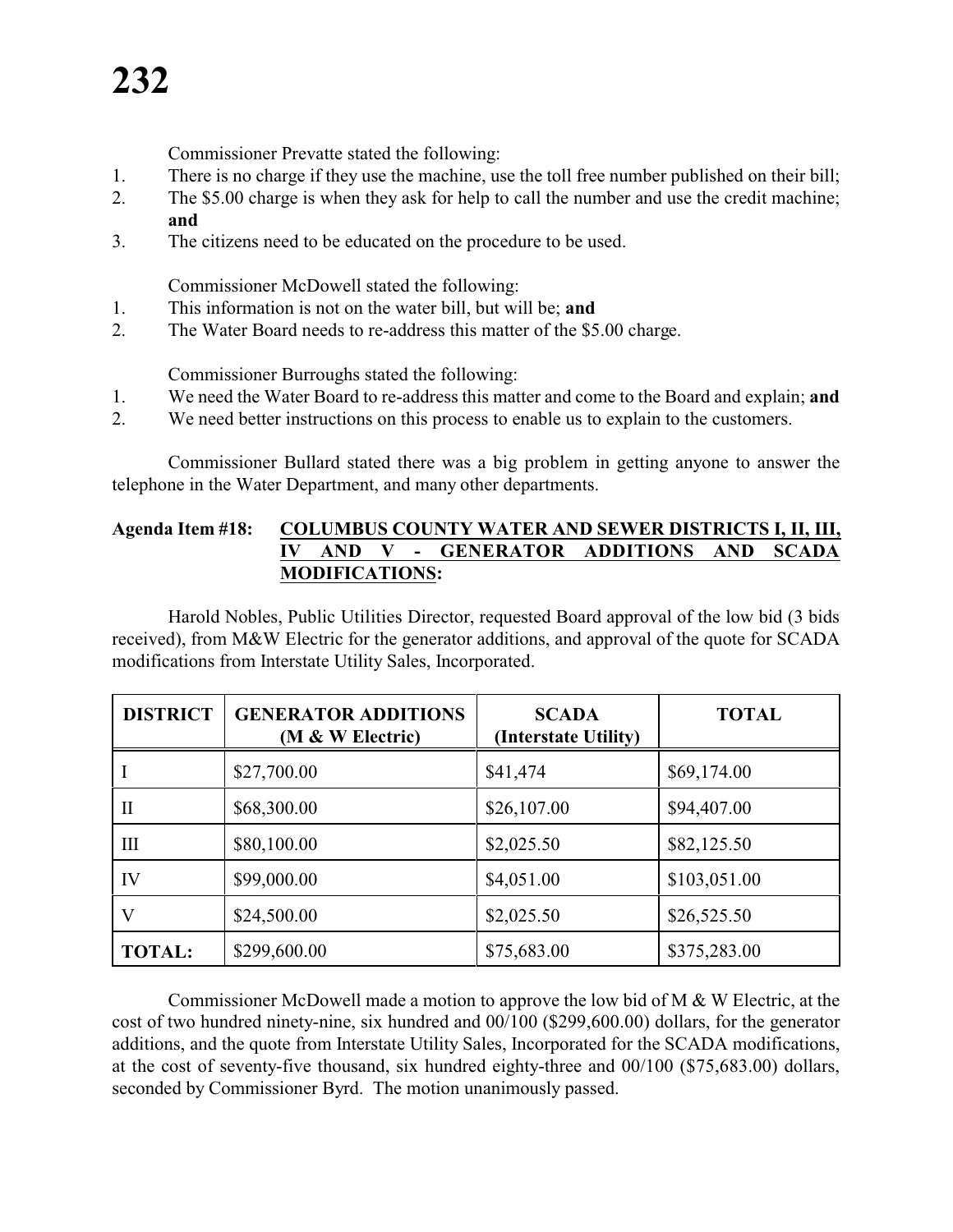#### **ADJOURNMENT:**

At 7:16 P.M., Commissioner Prevatte made a motion to adjourn, seconded by Vice Chairman McMillian. The motion unanimously passed.

**APPROVED:**

**JUNE B. HALL, Clerk to Board P. EDWIN RUSS, Chairman** 

**\_\_\_\_\_\_\_\_\_\_\_\_\_\_\_\_\_\_\_\_\_\_\_\_\_\_\_\_ \_\_\_\_\_\_\_\_\_\_\_\_\_\_\_\_\_\_\_\_\_\_\_\_\_\_\_\_\_\_\_**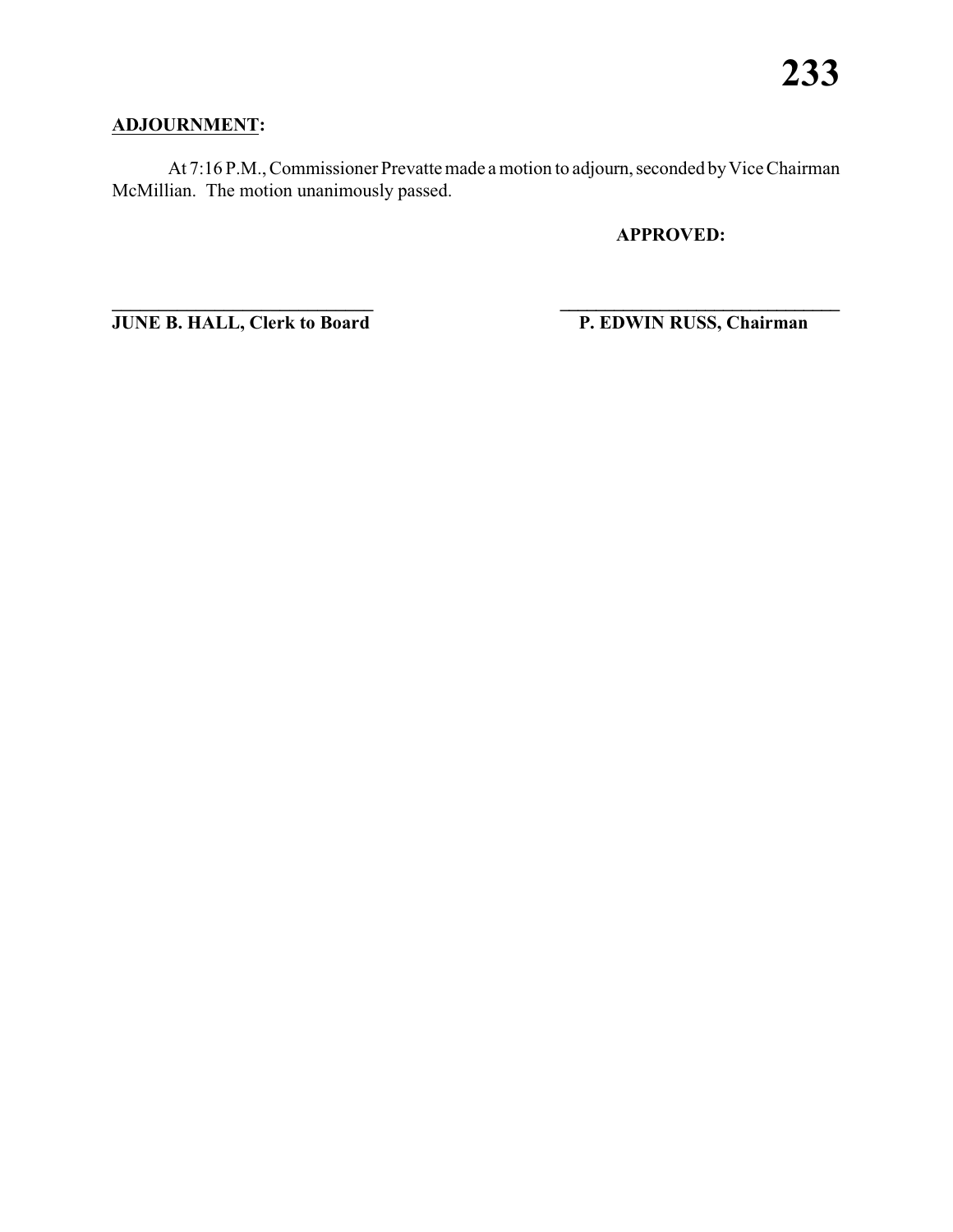#### **COLUMBUS COUNTY WATER and SEWER DISTRICTS I, II, III, IV AND V COMBINATION BOARD MEETING Monday, July 06, 2020 6:57 P.M.**

The Honorable Columbus County Commissioners met on the above stated date and at the above stated time in the DempseyB. HerringCourthouse Annex, 112 West Smith Street, Whiteville, North Carolina 28472, for the purpose to act as the Columbus County Water and Sewer District II Board.

#### **COMMISSIONERS PRESENT: APPOINTEES PRESENT:**

P. Edwin Russ, **Chairman** Mike Stephens, **County Manager** James E. Prevatte June B. Hall, **Clerk to the Board** Giles E. Byrd Trent Burroughs **APPOINTEE ABSENT:** Ricky Bullard **Bobbie Faircloth, Finance Officer** Charles T. McDowell

Jerome McMillian, Vice Chairman Amanda B. Prince, County Attorney

#### **MEETING CALLED TO ORDER:**

At 6:57 P.M., Chairman P. Edwin Russ called the **combination meeting** of Columbus County Water and Sewer Districts I, II, III, IV and V Board Meeting to order.

#### **Agenda Item#16: COLUMBUS COUNTY WATER and SEWER DISTRICTS I, II, III, IV AND V BOARD MEETING MINUTES:**

June 15, 2020 Columbus County Water and Sewer Districts I, II, III, IV and V Board Meeting **(5 Sets)**

Commissioner Byrd made a motion to approve the June 15, 2020 Columbus County Water and Sewer District II Board Meeting minutes, as recorded, seconded by Vice Chairman McMillian. The motion unanimously passed.

#### **Agenda Item#17: COLUMBUS COUNTY WATER and SEWER DISTRICTS I,II, III, IV and V - DISCUSSION of \$5.00 CHARGE for PAYMENT of MONTHLY BILL:**

- 1. I have been told by water customers they are going to be charged \$5.00 if they ask for assistance with their water bills;
- 2. I have been told the Board voted for this in February, 2020, but if I did vote on this issue, I did not know what I was voting for; **and**
- 3. This is too much money to charge a customer just because they need a little assistance, and this is not good business.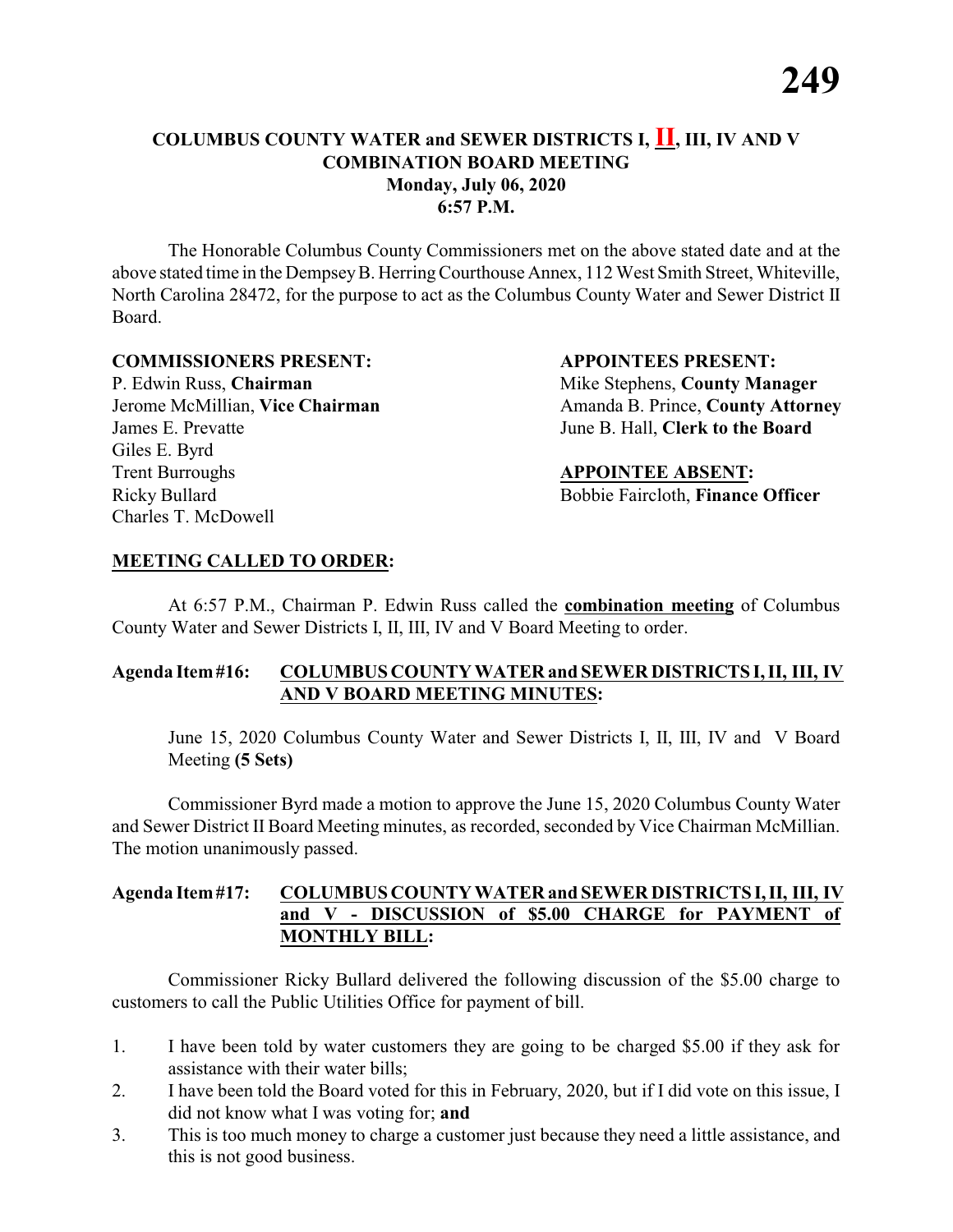# **250**

Commissioner Prevatte stated the following:

- 1. There is no charge if they use the machine, use the toll free number published on their bill;
- 2. The \$5.00 charge is when they ask for help to call the number and use the credit machine; **and**
- 3. The citizens need to be educated on the procedure to be used.

Commissioner McDowell stated the following:

- 1. This information is not on the water bill, but will be; **and**
- 2. The Water Board needs to re-address this matter of the \$5.00 charge.

Commissioner Burroughs stated the following:

- 1. We need the Water Board to re-address this matter and come to the Board and explain; **and**
- 2. We need better instructions on this process to enable us to explain to the customers.

Commissioner Bullard stated there was a big problem in getting anyone to answer the telephone in the Water Department, and many other departments.

#### **Agenda Item #18: COLUMBUS COUNTY WATER AND SEWER DISTRICTS I, II, III, IV AND V - GENERATOR ADDITIONS AND SCADA MODIFICATIONS:**

Harold Nobles, Public Utilities Director, requested Board approval of the low bid (3 bids received), from M&W Electric for the generator additions, and approval of the quote for SCADA modifications from Interstate Utility Sales, Incorporated.

| <b>DISTRICT</b>    | <b>GENERATOR ADDITIONS</b><br>(M & W Electric) | <b>SCADA</b><br>(Interstate Utility) | <b>TOTAL</b> |
|--------------------|------------------------------------------------|--------------------------------------|--------------|
|                    | \$27,700.00                                    | \$41,474                             | \$69,174.00  |
| П                  | \$68,300.00                                    | \$26,107.00                          | \$94,407.00  |
| $\mathop{\rm III}$ | \$80,100.00                                    | \$2,025.50                           | \$82,125.50  |
| IV                 | \$99,000.00                                    | \$4,051.00                           | \$103,051.00 |
| V                  | \$24,500.00                                    | \$2,025.50                           | \$26,525.50  |
| <b>TOTAL:</b>      | \$299,600.00                                   | \$75,683.00                          | \$375,283.00 |

Commissioner McDowell made a motion to approve the low bid of M & W Electric, at the cost of two hundred ninety-nine, six hundred and 00/100 (\$299,600.00) dollars, for the generator additions, and the quote from Interstate Utility Sales, Incorporated for the SCADA modifications, at the cost of seventy-five thousand, six hundred eighty-three and 00/100 (\$75,683.00) dollars, seconded by Commissioner Byrd. The motion unanimously passed.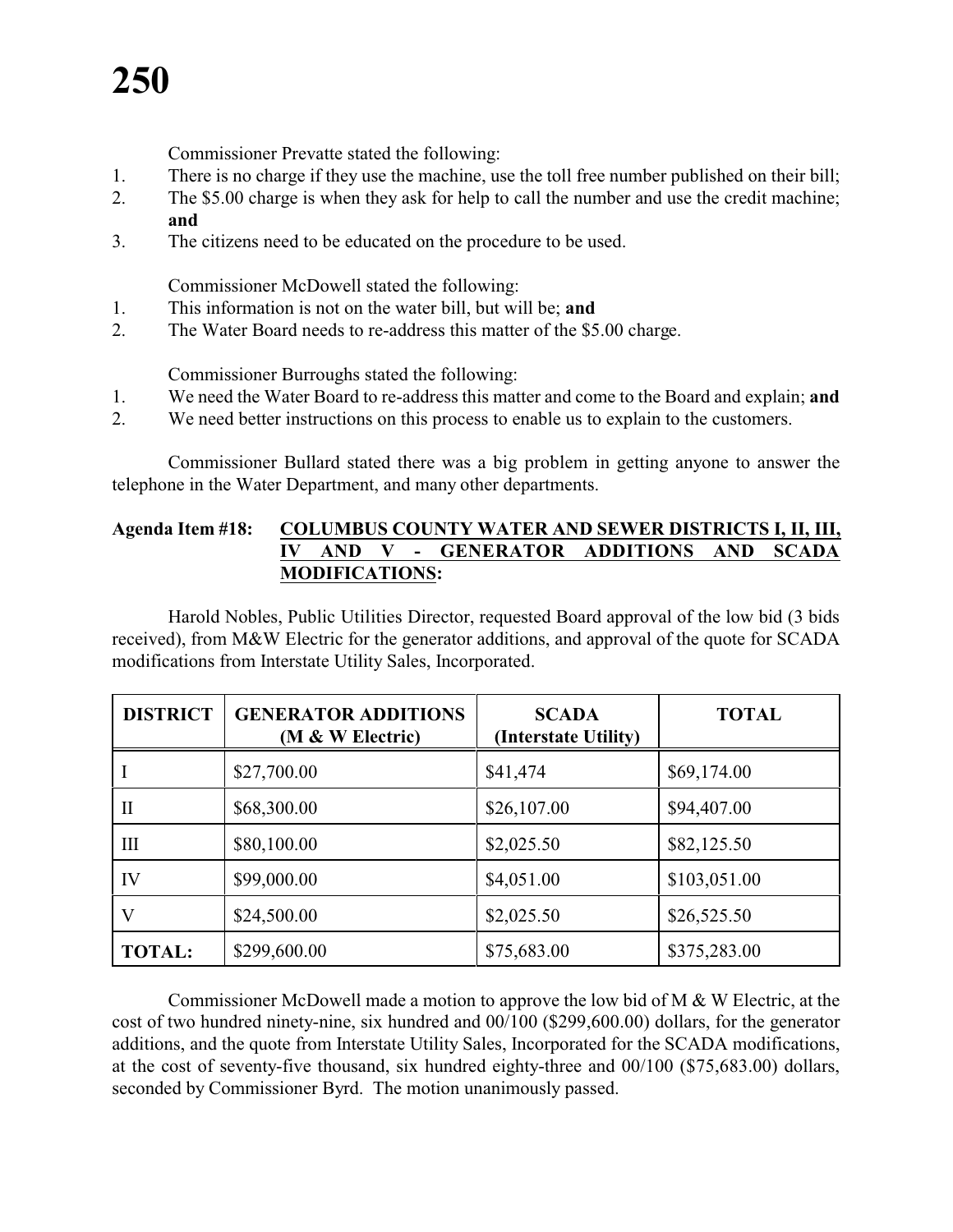#### **ADJOURNMENT:**

At 7:16 P.M., Commissioner Prevatte made a motion to adjourn, seconded by Vice Chairman McMillian. The motion unanimously passed.

**APPROVED:**

**JUNE B. HALL, Clerk to Board P. EDWIN RUSS, Chairman** 

**\_\_\_\_\_\_\_\_\_\_\_\_\_\_\_\_\_\_\_\_\_\_\_\_\_\_\_\_ \_\_\_\_\_\_\_\_\_\_\_\_\_\_\_\_\_\_\_\_\_\_\_\_\_\_\_\_\_\_\_**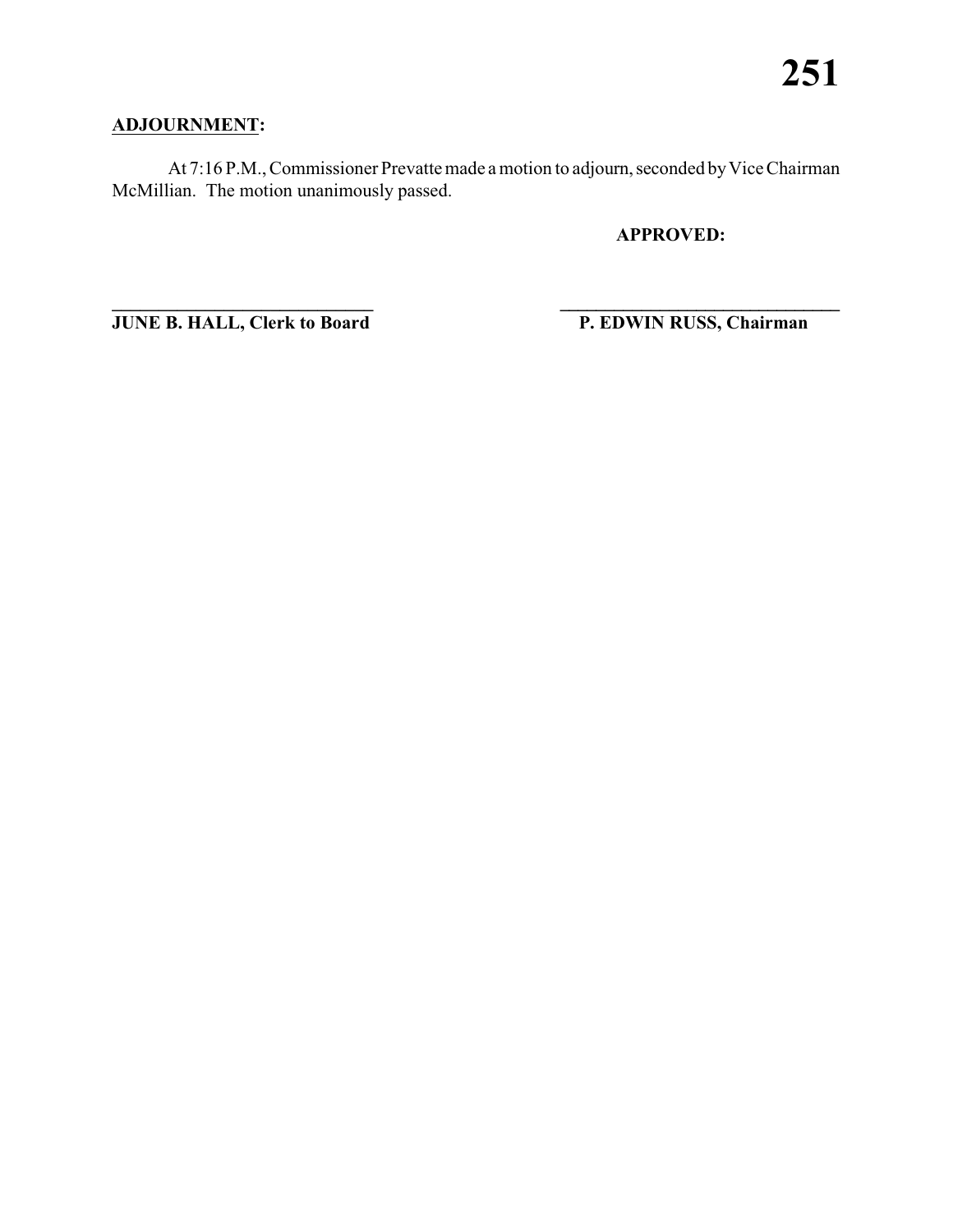#### **COLUMBUS COUNTY WATER and SEWER DISTRICTS I, II, III, IV AND V COMBINATION BOARD MEETING Monday, July 06, 2020 6:57 P.M.**

The Honorable Columbus County Commissioners met on the above stated date and at the above stated time in the DempseyB. HerringCourthouse Annex, 112 West Smith Street, Whiteville, North Carolina 28472, for the purpose to act as the Columbus County Water and Sewer District III Board.

#### **COMMISSIONERS PRESENT: APPOINTEES PRESENT:**

P. Edwin Russ, **Chairman** Mike Stephens, **County Manager** James E. Prevatte June B. Hall, **Clerk to the Board** Giles E. Byrd Trent Burroughs **APPOINTEE ABSENT:** Ricky Bullard Bobbie Faircloth, **Finance Officer** Charles T. McDowell

Jerome McMillian, **Vice Chairman** Amanda B. Prince, **County Attorney** 

#### **MEETING CALLED TO ORDER:**

At 6:57 P.M., Chairman P. Edwin Russ called the **combination meeting** of Columbus County Water and Sewer Districts I, II, III, IV and V Board Meeting to order.

#### **Agenda Item#16: COLUMBUS COUNTY WATER and SEWER DISTRICTS I, II, III, IV AND V BOARD MEETING MINUTES:**

June 15, 2020 Columbus County Water and Sewer Districts I, II, III, IV and V Board Meeting **(5 Sets)**

Commissioner Byrd made a motion to approve the June 15, 2020 Columbus County Water and Sewer District III Board Meeting minutes, as recorded, seconded by Vice Chairman McMillian. The motion unanimously passed.

#### **Agenda Item#17: COLUMBUS COUNTY WATER and SEWER DISTRICTS I,II, III, IV and V - DISCUSSION of \$5.00 CHARGE for PAYMENT of MONTHLY BILL:**

- 1. I have been told by water customers they are going to be charged \$5.00 if they ask for assistance with their water bills;
- 2. I have been told the Board voted for this in February, 2020, but if I did vote on this issue, I did not know what I was voting for; **and**
- 3. This is too much money to charge a customer just because they need a little assistance, and this is not good business.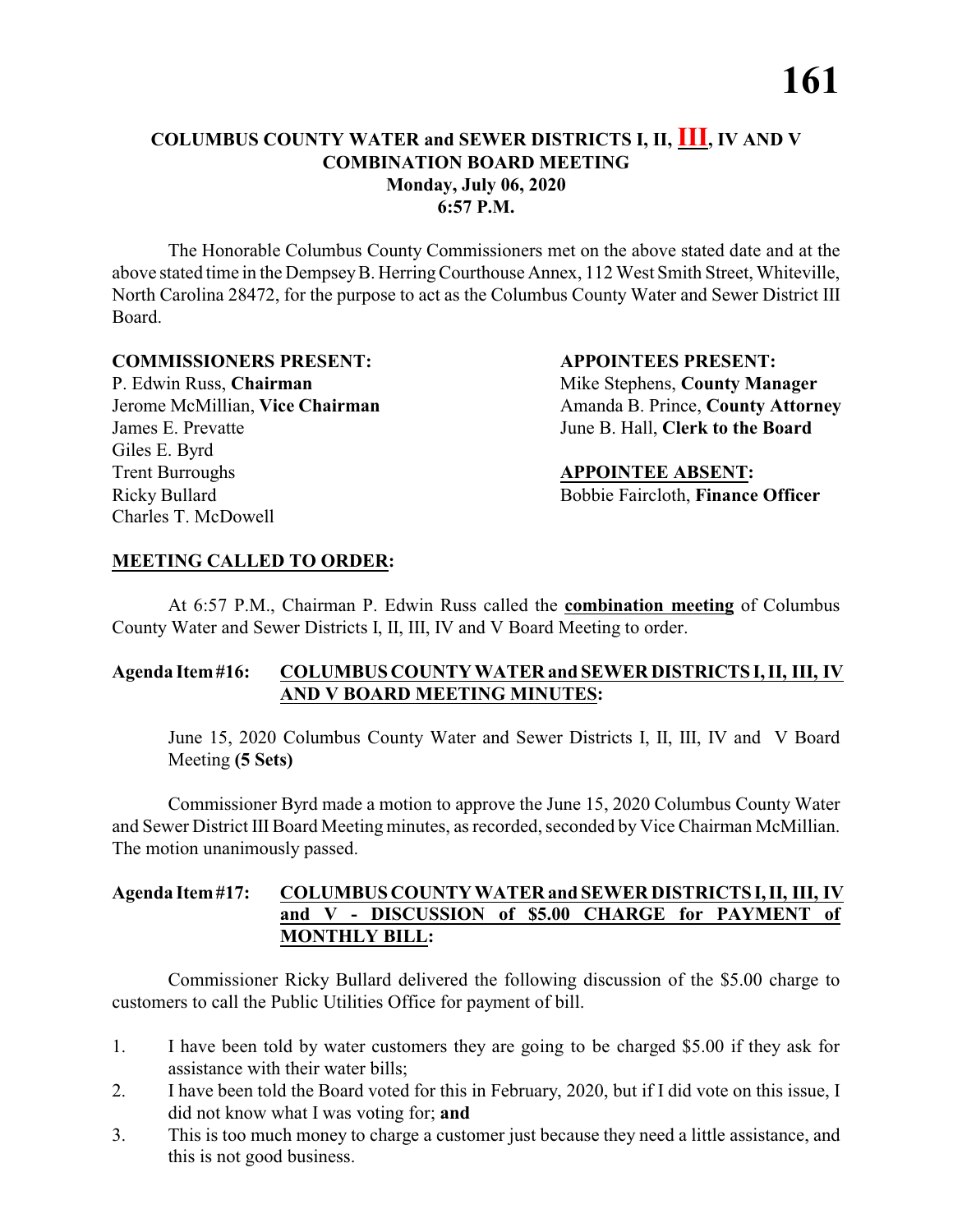# **162**

Commissioner Prevatte stated the following:

- 1. There is no charge if they use the machine, use the toll free number published on their bill;
- 2. The \$5.00 charge is when they ask for help to call the number and use the credit machine; **and**
- 3. The citizens need to be educated on the procedure to be used.

Commissioner McDowell stated the following:

- 1. This information is not on the water bill, but will be; **and**
- 2. The Water Board needs to re-address this matter of the \$5.00 charge.

Commissioner Burroughs stated the following:

- 1. We need the Water Board to re-address this matter and come to the Board and explain; **and**
- 2. We need better instructions on this process to enable us to explain to the customers.

Commissioner Bullard stated there was a big problem in getting anyone to answer the telephone in the Water Department, and many other departments.

#### **Agenda Item #18: COLUMBUS COUNTY WATER AND SEWER DISTRICTS I, II, III, IV AND V - GENERATOR ADDITIONS AND SCADA MODIFICATIONS:**

Harold Nobles, Public Utilities Director, requested Board approval of the low bid (3 bids received), from M&W Electric for the generator additions, and approval of the quote for SCADA modifications from Interstate Utility Sales, Incorporated.

| <b>DISTRICT</b>    | <b>GENERATOR ADDITIONS</b><br>(M & W Electric) | <b>SCADA</b><br>(Interstate Utility) | <b>TOTAL</b> |
|--------------------|------------------------------------------------|--------------------------------------|--------------|
|                    | \$27,700.00                                    | \$41,474                             | \$69,174.00  |
| П                  | \$68,300.00                                    | \$26,107.00                          | \$94,407.00  |
| $\mathop{\rm III}$ | \$80,100.00                                    | \$2,025.50                           | \$82,125.50  |
| IV                 | \$99,000.00                                    | \$4,051.00                           | \$103,051.00 |
| V                  | \$24,500.00                                    | \$2,025.50                           | \$26,525.50  |
| <b>TOTAL:</b>      | \$299,600.00                                   | \$75,683.00                          | \$375,283.00 |

Commissioner McDowell made a motion to approve the low bid of M & W Electric, at the cost of two hundred ninety-nine, six hundred and 00/100 (\$299,600.00) dollars, for the generator additions, and the quote from Interstate Utility Sales, Incorporated for the SCADA modifications, at the cost of seventy-five thousand, six hundred eighty-three and 00/100 (\$75,683.00) dollars, seconded by Commissioner Byrd. The motion unanimously passed.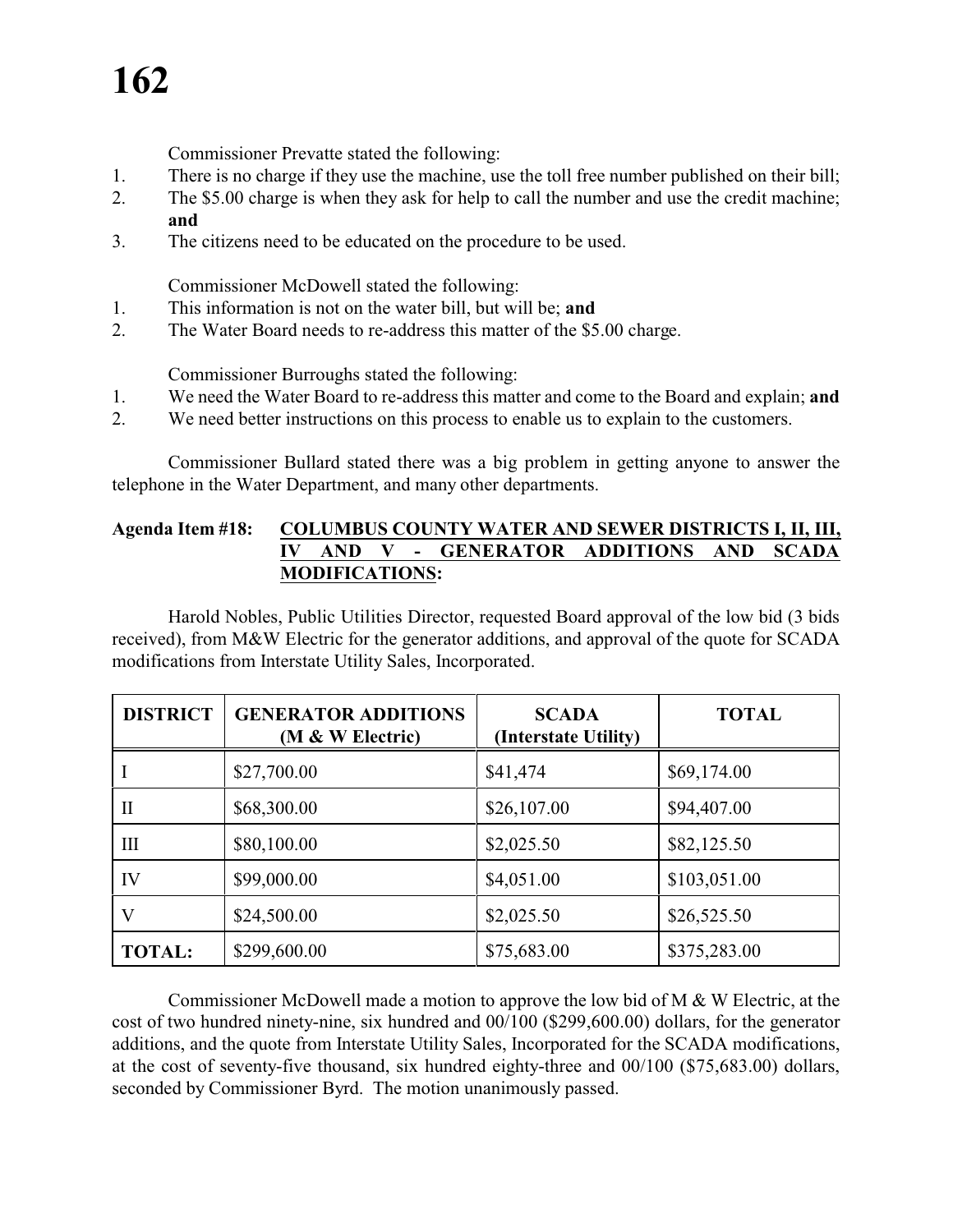#### **ADJOURNMENT:**

At 7:16 P.M., Commissioner Prevatte made a motion to adjourn, seconded by Vice Chairman McMillian. The motion unanimously passed.

**APPROVED:**

**JUNE B. HALL, Clerk to Board P. EDWIN RUSS, Chairman** 

**\_\_\_\_\_\_\_\_\_\_\_\_\_\_\_\_\_\_\_\_\_\_\_\_\_\_\_\_ \_\_\_\_\_\_\_\_\_\_\_\_\_\_\_\_\_\_\_\_\_\_\_\_\_\_\_\_\_\_\_**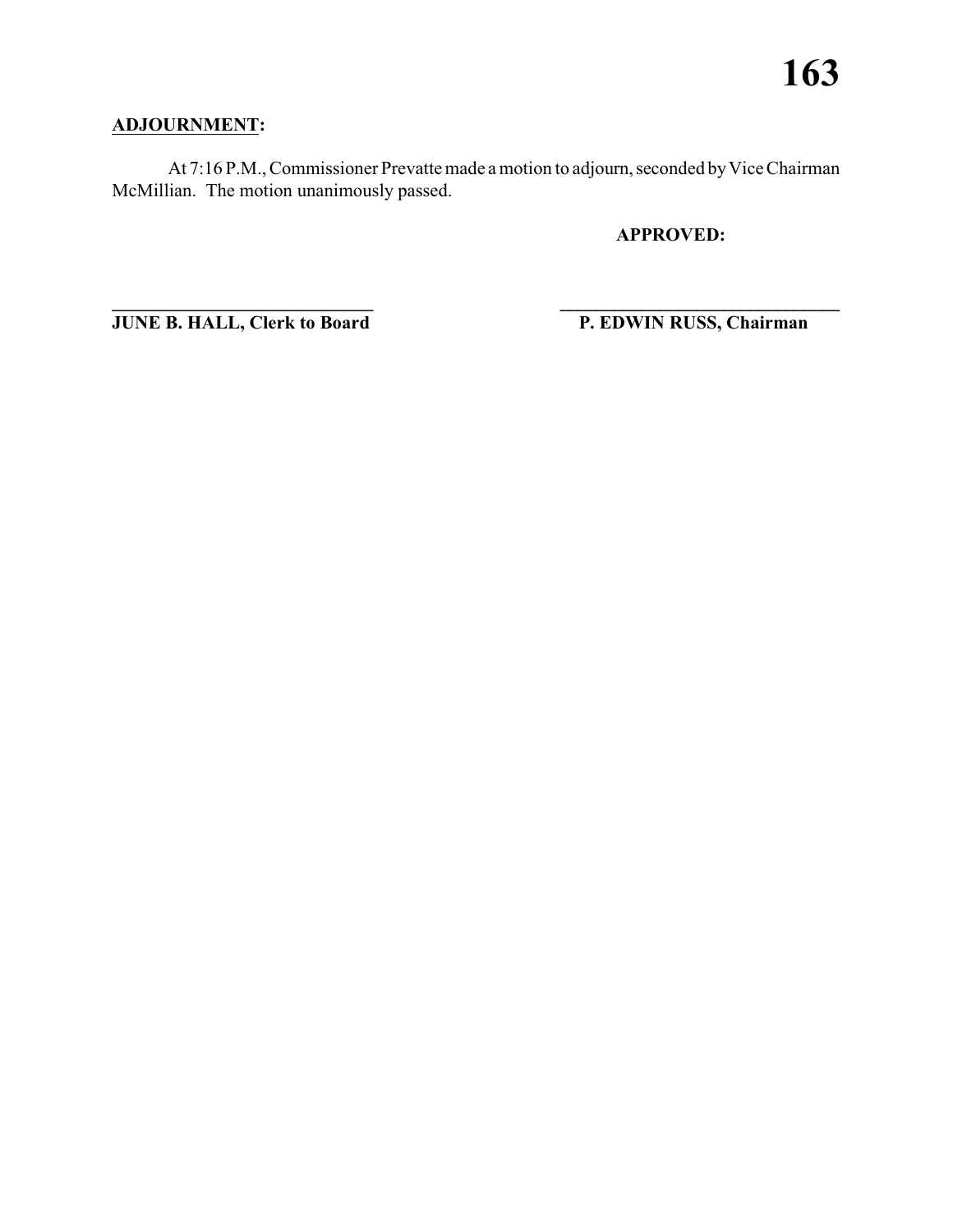#### **COLUMBUS COUNTY WATER and SEWER DISTRICTS I, II, III, IV AND V COMBINATION BOARD MEETING Monday, July 06, 2020 6:57 P.M.**

The Honorable Columbus County Commissioners met on the above stated date and at the above stated time in the DempseyB. HerringCourthouse Annex, 112 West Smith Street, Whiteville, North Carolina 28472, for the purpose to act as the Columbus County Water and Sewer District IV Board.

#### **COMMISSIONERS PRESENT: APPOINTEES PRESENT:**

P. Edwin Russ, **Chairman** Mike Stephens, **County Manager** James E. Prevatte June B. Hall, **Clerk to the Board** Giles E. Byrd Trent Burroughs **APPOINTEE ABSENT:** Ricky Bullard **Bobbie Faircloth, Finance Officer** Charles T. McDowell

Jerome McMillian, **Vice Chairman** Amanda B. Prince, **County Attorney** 

#### **MEETING CALLED TO ORDER:**

At 6:57 P.M., Chairman P. Edwin Russ called the **combination meeting** of Columbus County Water and Sewer Districts I, II, III, IV and V Board Meeting to order.

#### **Agenda Item#16: COLUMBUS COUNTY WATER and SEWER DISTRICTS I, II, III, IV AND V BOARD MEETING MINUTES:**

June 15, 2020 Columbus County Water and Sewer Districts I, II, III, IV and V Board Meeting **(5 Sets)**

Commissioner Byrd made a motion to approve the June 15, 2020 Columbus County Water and Sewer District IV Board Meeting minutes, as recorded, seconded by Vice Chairman McMillian. The motion unanimously passed.

#### **Agenda Item#17: COLUMBUS COUNTY WATER and SEWER DISTRICTS I,II, III, IV and V - DISCUSSION of \$5.00 CHARGE for PAYMENT of MONTHLY BILL:**

- 1. I have been told by water customers they are going to be charged \$5.00 if they ask for assistance with their water bills;
- 2. I have been told the Board voted for this in February, 2020, but if I did vote on this issue, I did not know what I was voting for; **and**
- 3. This is too much money to charge a customer just because they need a little assistance, and this is not good business.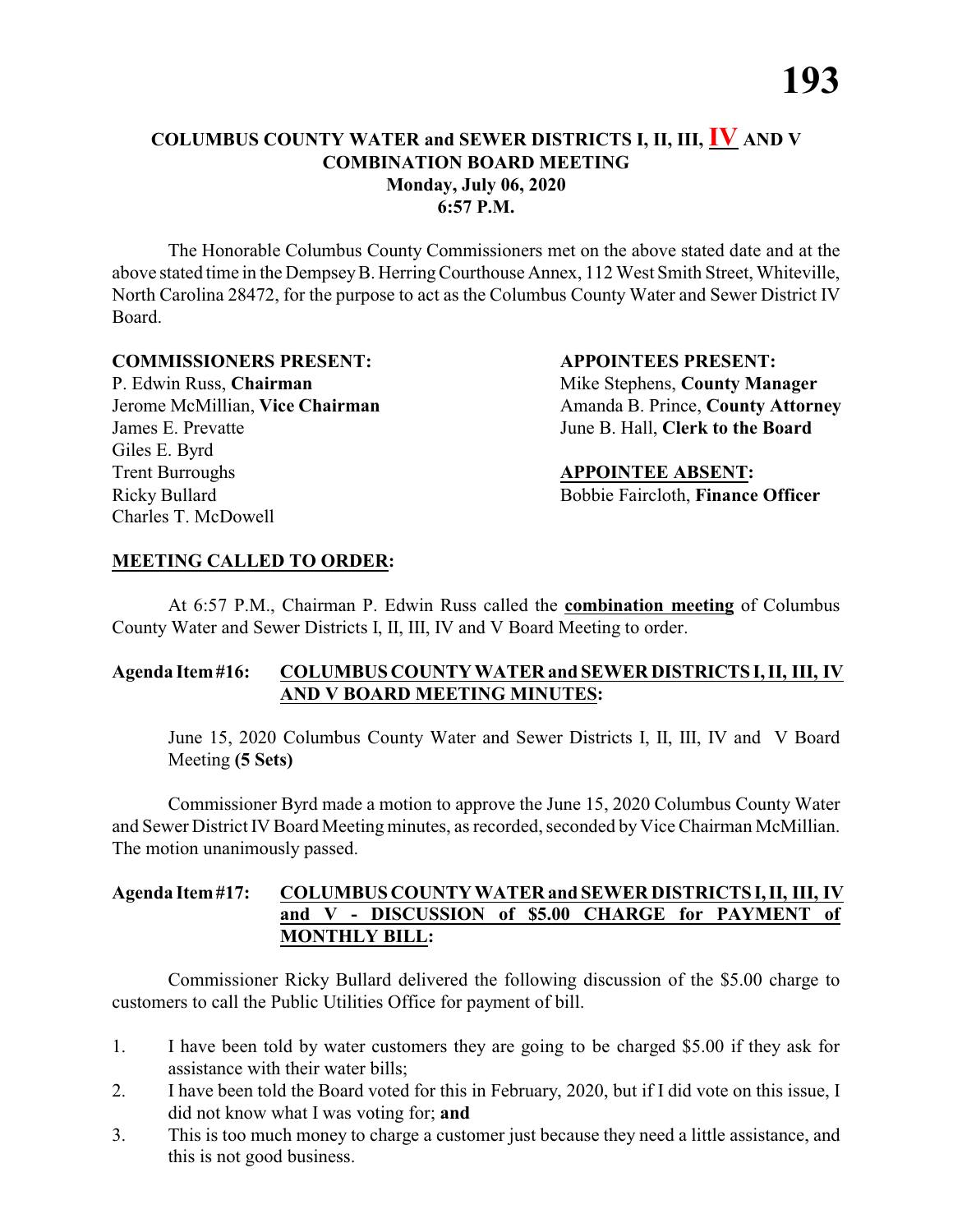## **194**

Commissioner Prevatte stated the following:

- 1. There is no charge if they use the machine, use the toll free number published on their bill;
- 2. The \$5.00 charge is when they ask for help to call the number and use the credit machine; **and**
- 3. The citizens need to be educated on the procedure to be used.

Commissioner McDowell stated the following:

- 1. This information is not on the water bill, but will be; **and**
- 2. The Water Board needs to re-address this matter of the \$5.00 charge.

Commissioner Burroughs stated the following:

- 1. We need the Water Board to re-address this matter and come to the Board and explain; **and**
- 2. We need better instructions on this process to enable us to explain to the customers.

Commissioner Bullard stated there was a big problem in getting anyone to answer the telephone in the Water Department, and many other departments.

#### **Agenda Item #18: COLUMBUS COUNTY WATER AND SEWER DISTRICTS I, II, III, IV AND V - GENERATOR ADDITIONS AND SCADA MODIFICATIONS:**

Harold Nobles, Public Utilities Director, requested Board approval of the low bid (3 bids received), from M&W Electric for the generator additions, and approval of the quote for SCADA modifications from Interstate Utility Sales, Incorporated.

| <b>DISTRICT</b> | <b>GENERATOR ADDITIONS</b><br>(M & W Electric) | <b>SCADA</b><br>(Interstate Utility) | <b>TOTAL</b> |
|-----------------|------------------------------------------------|--------------------------------------|--------------|
|                 | \$27,700.00                                    | \$41,474                             | \$69,174.00  |
| П               | \$68,300.00                                    | \$26,107.00                          | \$94,407.00  |
| $\mathbf{I}$    | \$80,100.00                                    | \$2,025.50                           | \$82,125.50  |
| IV              | \$99,000.00                                    | \$4,051.00                           | \$103,051.00 |
| V               | \$24,500.00                                    | \$2,025.50                           | \$26,525.50  |
| <b>TOTAL:</b>   | \$299,600.00                                   | \$75,683.00                          | \$375,283.00 |

Commissioner McDowell made a motion to approve the low bid of M & W Electric, at the cost of two hundred ninety-nine, six hundred and 00/100 (\$299,600.00) dollars, for the generator additions, and the quote from Interstate Utility Sales, Incorporated for the SCADA modifications, at the cost of seventy-five thousand, six hundred eighty-three and 00/100 (\$75,683.00) dollars, seconded by Commissioner Byrd. The motion unanimously passed.

#### **Agenda Item #19: COLUMBUS COUNTY WATER DISTRICT IV - MATCH COMMITMENT LETTER for EDA INFRASTRUCTURE GRANT**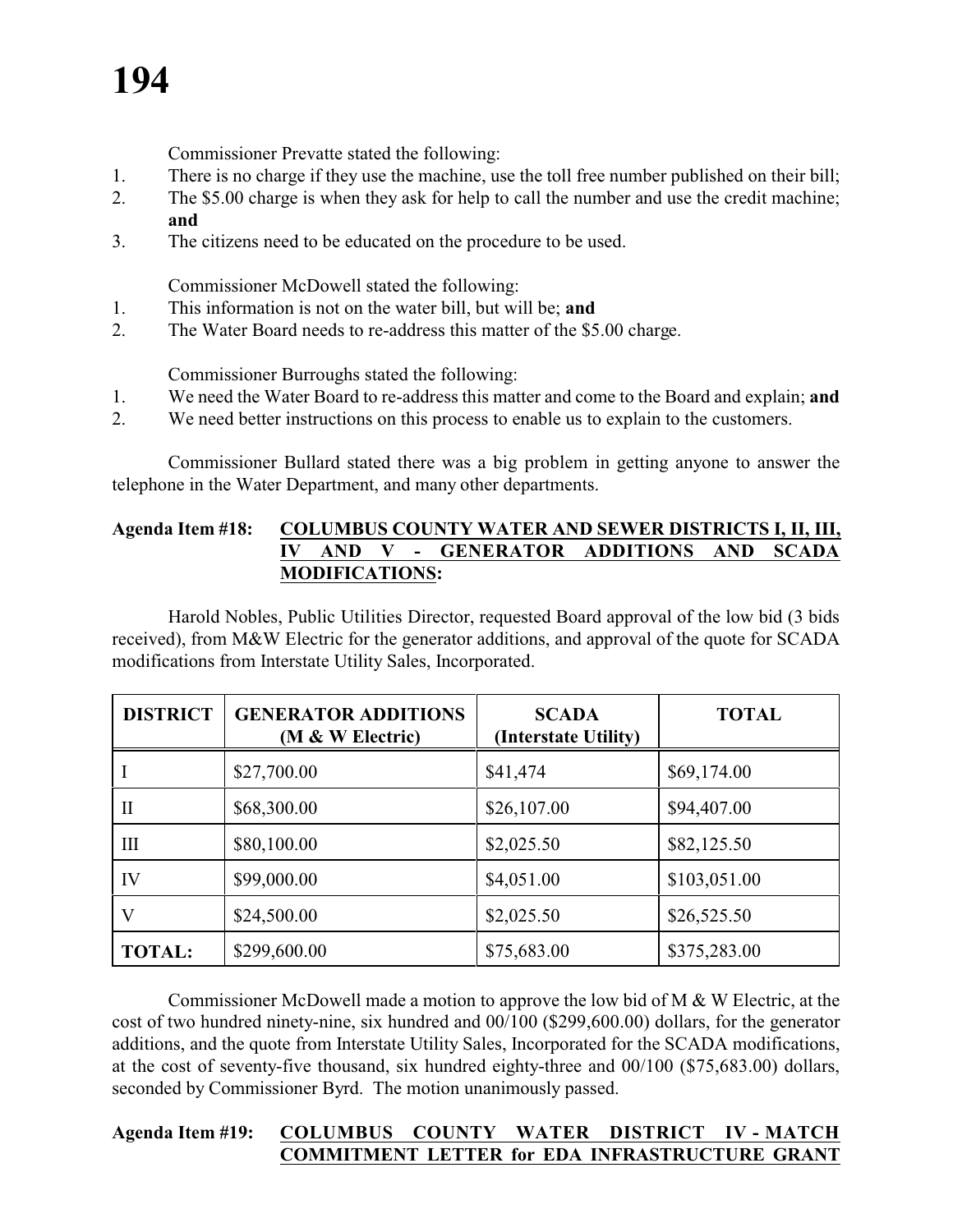#### **APPLICATION for the INTERNATIONAL LOGISTICS PARK:**

Dr. Gary Lanier, Economic Development Director, requested Board approval of the match of \$630,272 in Article 44 Sales Tax Proceeds, contingent upon award of the EDA grant for the ILG Park Project, and approval of the attached match commitment letter.

Commissioner McDowell made a motion to approve the match of six hundred thirty thousand, two hundred seventy-two and 00/100 (\$630,272.00) dollars in Article 44 Sales Tax Proceeds, contingent upon award of the EDA grant for the ILG Park Project, and approval of the following match commitment letter, seconded by Commissioner Byrd. The motion unanimously passed.

June 15, 2020

Ms. Hillary Sherman NC Economic Development Representative Economic Development Administration US Department of Commerce

**RE: Match Commitment Letter** EDA Infrastructure Grant International Logistics Park

Dear Ms. Sherman:

Columbus County is applying for a \$2,521,088 EDA application for water infrastructure to serve the International Logistics Park, and the county is providing a match in the amount of \$630,272. The local matching funds are available, committed, and unencumbered, and the project activities in the EDA application would not start until a grant is made, if awarded.

Please let us know if any additional information is needed at this time. You can reach me at (910) 640-6630 or mstephens@columbusco.org.

Sincerely, /s/ **P. EDWIN RUSS,** Chairman c.c.: Michael H. Stephens, County Manager

#### **ADJOURNMENT:**

At 7:16 P.M., Commissioner Prevatte made a motion to adjourn, seconded by Vice Chairman McMillian. The motion unanimously passed.

#### **APPROVED:**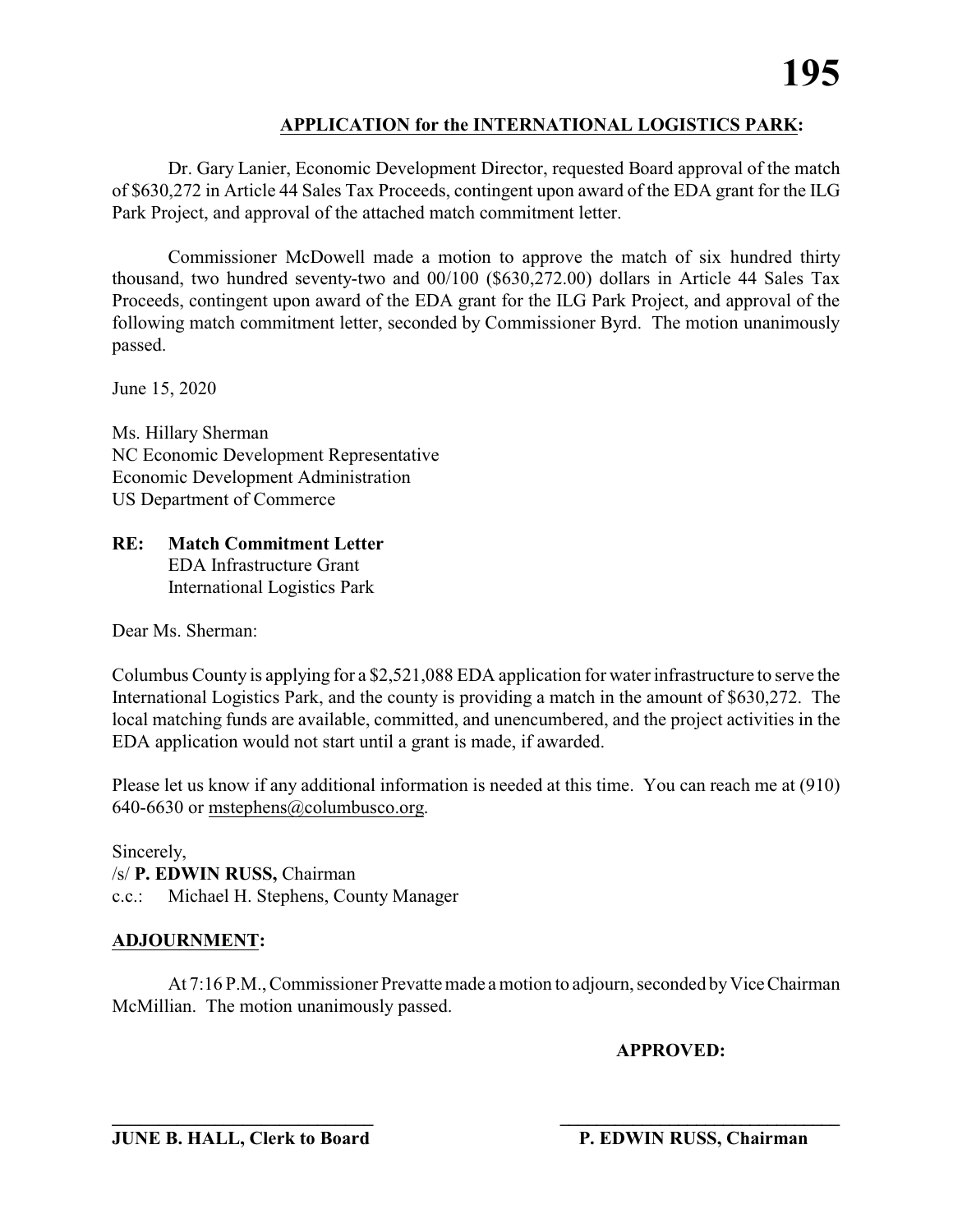#### **COLUMBUS COUNTY WATER and SEWER DISTRICTS I, II, III, IV AND V COMBINATION BOARD MEETING Monday, July 06, 2020 6:57 P.M.**

The Honorable Columbus County Commissioners met on the above stated date and at the above stated time in the DempseyB. HerringCourthouse Annex, 112 West Smith Street, Whiteville, North Carolina 28472, for the purpose to act as the Columbus County Water and Sewer District V Board.

#### **COMMISSIONERS PRESENT: APPOINTEES PRESENT:**

P. Edwin Russ, **Chairman** Mike Stephens, **County Manager** James E. Prevatte June B. Hall, **Clerk to the Board** Giles E. Byrd **Trent Burroughs APPOINTEE ABSENT:** Ricky Bullard **Bobbie Faircloth, Finance Officer** Charles T. McDowell

Jerome McMillian, Vice Chairman Amanda B. Prince, County Attorney

#### **MEETING CALLED TO ORDER:**

At 6:57 P.M., Chairman P. Edwin Russ called the **combination meeting** of Columbus County Water and Sewer Districts I, II, III, IV and V Board Meeting to order.

#### **Agenda Item#16: COLUMBUS COUNTY WATER and SEWER DISTRICTS I, II, III, IV AND V BOARD MEETING MINUTES:**

June 15, 2020 Columbus County Water and Sewer Districts I, II, III, IV and V Board Meeting **(5 Sets)**

Commissioner Byrd made a motion to approve the June 15, 2020 Columbus County Water and Sewer District V Board Meeting minutes, as recorded, seconded by Vice Chairman McMillian. The motion unanimously passed.

#### **Agenda Item#17: COLUMBUS COUNTY WATER and SEWER DISTRICTS I,II, III, IV and V - DISCUSSION of \$5.00 CHARGE for PAYMENT of MONTHLY BILL:**

- 1. I have been told by water customers they are going to be charged \$5.00 if they ask for assistance with their water bills;
- 2. I have been told the Board voted for this in February, 2020, but if I did vote on this issue, I did not know what I was voting for; **and**
- 3. This is too much money to charge a customer just because they need a little assistance, and this is not good business.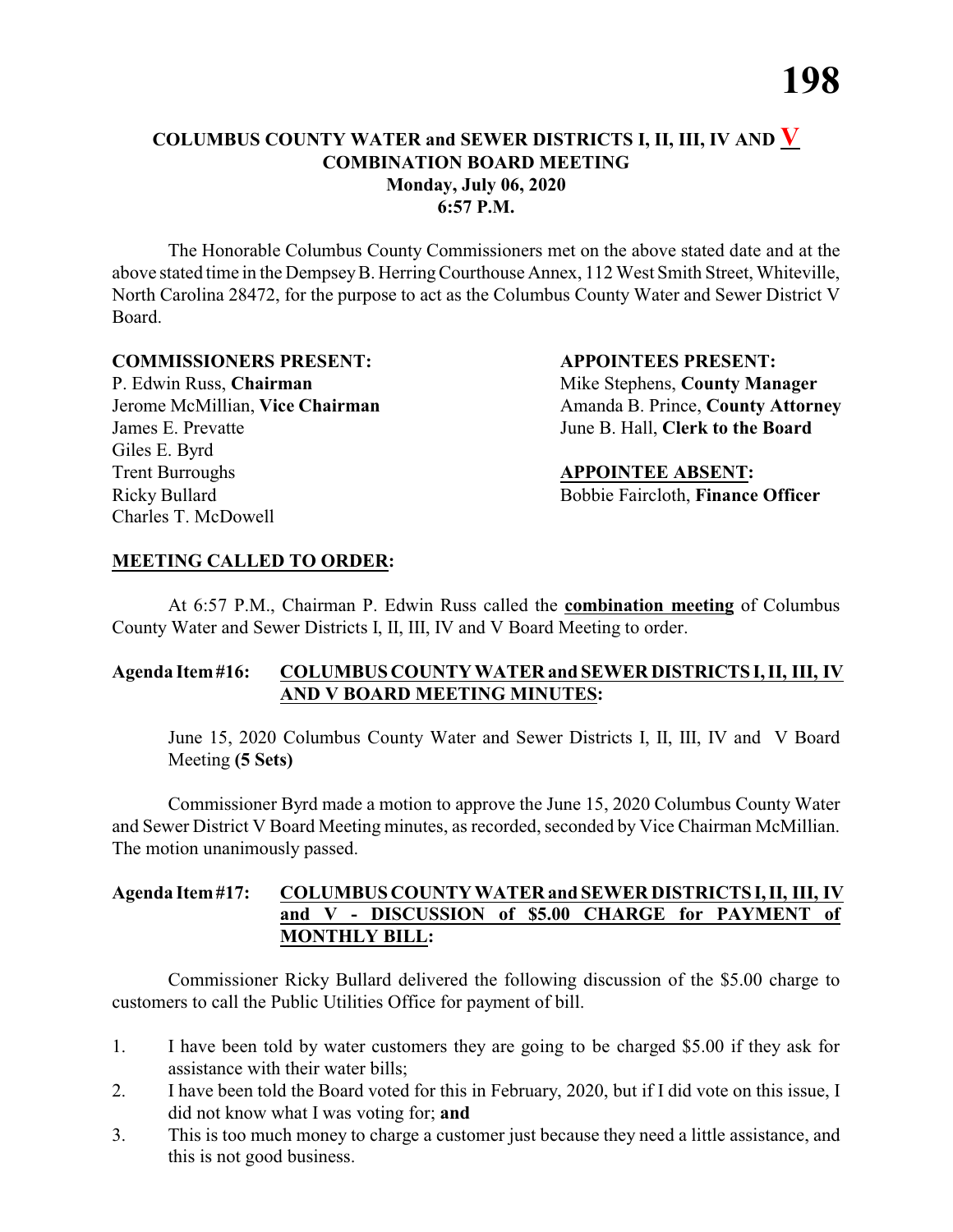### **199**

Commissioner Prevatte stated the following:

- 1. There is no charge if they use the machine, use the toll free number published on their bill;
- 2. The \$5.00 charge is when they ask for help to call the number and use the credit machine; **and**
- 3. The citizens need to be educated on the procedure to be used.

Commissioner McDowell stated the following:

- 1. This information is not on the water bill, but will be; **and**
- 2. The Water Board needs to re-address this matter of the \$5.00 charge.

Commissioner Burroughs stated the following:

- 1. We need the Water Board to re-address this matter and come to the Board and explain; **and**
- 2. We need better instructions on this process to enable us to explain to the customers.

Commissioner Bullard stated there was a big problem in getting anyone to answer the telephone in the Water Department, and many other departments.

#### **Agenda Item #18: COLUMBUS COUNTY WATER AND SEWER DISTRICTS I, II, III, IV AND V - GENERATOR ADDITIONS AND SCADA MODIFICATIONS:**

Harold Nobles, Public Utilities Director, requested Board approval of the low bid (3 bids received), from M&W Electric for the generator additions, and approval of the quote for SCADA modifications from Interstate Utility Sales, Incorporated.

| <b>DISTRICT</b>    | <b>GENERATOR ADDITIONS</b><br>(M & W Electric) | <b>SCADA</b><br>(Interstate Utility) | <b>TOTAL</b> |
|--------------------|------------------------------------------------|--------------------------------------|--------------|
|                    | \$27,700.00                                    | \$41,474                             | \$69,174.00  |
| П                  | \$68,300.00                                    | \$26,107.00                          | \$94,407.00  |
| $\mathop{\rm III}$ | \$80,100.00                                    | \$2,025.50                           | \$82,125.50  |
| IV                 | \$99,000.00                                    | \$4,051.00                           | \$103,051.00 |
| V                  | \$24,500.00                                    | \$2,025.50                           | \$26,525.50  |
| <b>TOTAL:</b>      | \$299,600.00                                   | \$75,683.00                          | \$375,283.00 |

Commissioner McDowell made a motion to approve the low bid of M & W Electric, at the cost of two hundred ninety-nine, six hundred and 00/100 (\$299,600.00) dollars, for the generator additions, and the quote from Interstate Utility Sales, Incorporated for the SCADA modifications, at the cost of seventy-five thousand, six hundred eighty-three and 00/100 (\$75,683.00) dollars, seconded by Commissioner Byrd. The motion unanimously passed.